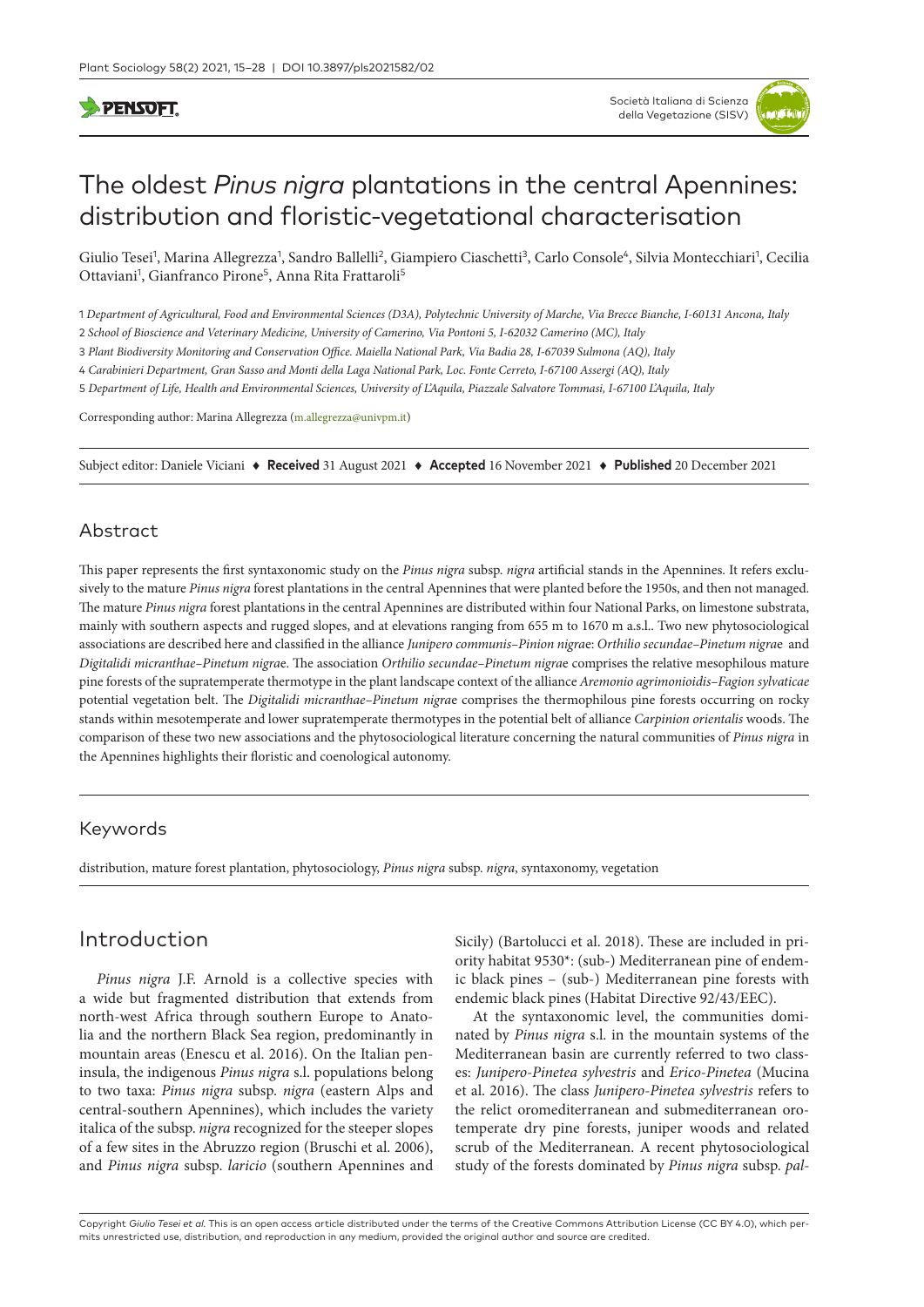*lasiana* confirmed the order *Berberido creticae-Juniperetalia excelsae* of the class *Junipero-Pinetea sylvestris* for the Mediterranean Turkey (Kavgacı et al. 2021). The class *Erico-Pinetea* refers to the relict pine forests and related scrub on calcareous and ultramafic substrates of the Balkans, the Alps, the Carpathians and Crimea.

A recent syntaxonomic revision of the order *Erico-Pinetalia* for the Apennines-Balkan province allowed the proposal of the new order *Junipero communis-Pinetalia nigra*e within the class *Erico-Pinetea* class (Biondi & Allegrezza 2020). The order *Junipero communis-Pinetalia nigra*e represents the vicariant of the order *Erico-Pinetalia* in the central-southern Apennine-Balkan mountain ranges.

For the Italian peninsula, the class *Junipero-Pinetea* is considered exclusively for the *Pinus nigra* subsp. *laricio* communities of the supraMediterranean belt of Sicily and Calabria, on siliceous or metamorphic substrate. As far as *Erico-Pinetea*, is concerned, two orders are currently considered in the EuroVegChecklist: *Erico-Pinetalia*, with the alliances *Erico carneae-Pinion* Br.-Bl. in Br.-Bl. et al. 1939 nom. invers. propos. Mucina et al. 2016, and *Erico-Fraxinion orni* Horvat 1959 nom. invers. propos. Mucina et al. 2016, for the central Alps (Armiraglio et al. 2006) and the south-eastern Alps (Poldini 1969; Dakskobler 1999), respectively; and *Junipero communis-Pinetalia nigra*e Biondi et Allegrezza 2020, with the alliance *Junipero hemisphaericae-Pinion nigra*e Biondi et Allegrezza 2020, for the central-southern Apennines (Biondi & Allegrezza 2020).

In the Apennines, *Pinus nigra* has been widely used for extensive plantations of non-forested areas since the early 1900s (Amorini & Fabbio 1992; Nocentini 1999). Most of these areas were originally covered by deciduous forests, but intensive grazing and farming had destroyed the original forest cover. The forests plantation was necessary as a response to the marked hydrogeological instability that has affected wide areas of the Apennines since the end of 1800s, and in particular the montane south-facing slopes where the anthropogenic effects over the centuries have been more intense (Bonanomi et al. 2018). In general, these artificial stands were not managed, and thus they underwent the natural dynamic processes of restoration by the native vegetation, as seen particularly for mature pine plantations (Allegrezza et al. 2013; Ottaviani et al. 2015; Bonari et al. 2021).

Although the pine plantations are included as forest ecosystems in the Apennines ecoregion (C39\_ Peninsular and Sicilian mountain supra and oroMediterranean forest ecosystems dominated by *Pinus nigra*, *P. leucodermis* and/ or *P. laricio*) (Capotorti et al. 2020), except for a few studies (e.g., Ottaviani et al. 2015), these stands have not been investigated from a floristic-vegetational point of view, because they represent artificial communities. Moreover, no syntaxonomic studies for Italy are currently available. However, there have been syntaxonomic studies relating to the communities of conifer plantations in France (Royer et al. 2006; Royer 2010), where the alliance *Epipactido muelleri-Pinion sylvestris* has been described for *Pinus sylvestris* old artificial stands, to separate them from *Pi-* *nus sylvestris* natural communities mainly referred to the *Erico carneae-Pinion* alliance, although the same author reports a similar floristic pool from comparisons of natural versus artificial stands. The alliance *Epipactido muelleri-Pinion sylvestris* was recently included as syntax. syn. in *Erico carneae-Pinion* (Relict *Pinus sylvestris* forests on calcareous substrates of the Alps, the Hercynicum and the Massif Central), in the context of the class *Erico-Pinetea*  (Mucina et al. 2016). This means no significant floristic differences at the level of alliance resulted from the comparison of the artificial and natural *Pinus sylvestris* communities. As a consequence, the European syntaxonomic revision includes the pine communities of natural and artificial origin in the same syntaxonomic alliance *Erico carneae-Pinion* (Mucina et al. 2016).

Owing to the maturity and complexity of pine forest plantations in the Apennines, it would be legitimate to ask: does it make sense to compare natural and artificial communities with each other, and to trying to classify these artificial ones in phytosociological terms? With regard to the mature pine forests, we would say yes. As these are very old (almost centenarians) and have now reached full structural and biological complexity, and as they have also undergone renewal, which indicates the stability of these coenoses over time. The structure of these communities after a century, is no longer orderly, of the same age and monoplane as in a planted stand, and the forest dynamics are now completely natural, with the presence of renewal and crashes / re-closure of the clearings. On the basis of this (by now) reached naturalness, they fall within the same vein of the Aleppo pine and chestnut woods, probably planted and now treated as natural also from a phytosociological point of view. Furthermore, *Pinus nigra* was not a foreign plant in the Apennines as shown by the numerous palynological (Marchesoni 1957; Brugiapaglia & Beaulieu 1995) and biogeographic (Biondi & Allegrezza 2020) studies.

Thus the objectives of this study that focussed on mature *Pinus nigra* plantations were: (i) to shed light on the distribution of the oldest artificial stands (planted before 1950) in the central Apennines at elevations above 600 m a.s.l., which are not managed; (ii) to perform a floristic-vegetational analysis and a syntaxonomic classification; and (iii) to highlight similarities and differences between the pine forests of anthropogenic origin identified in this study and the syntaxa of the *Pinus nigra* subsp. *nigra* natural forests described in the literature for the Apennines.

# Material and methods

### Study area

The study area included the Apennine and pre-Apennine ridges of central Italy, from Mount Carpegna in the North (43°48'04.32''N, 12°19'13.44''E) to Villetta Barrea in the South (41°46'36"48 N, 13°56'21"84 E), at elevations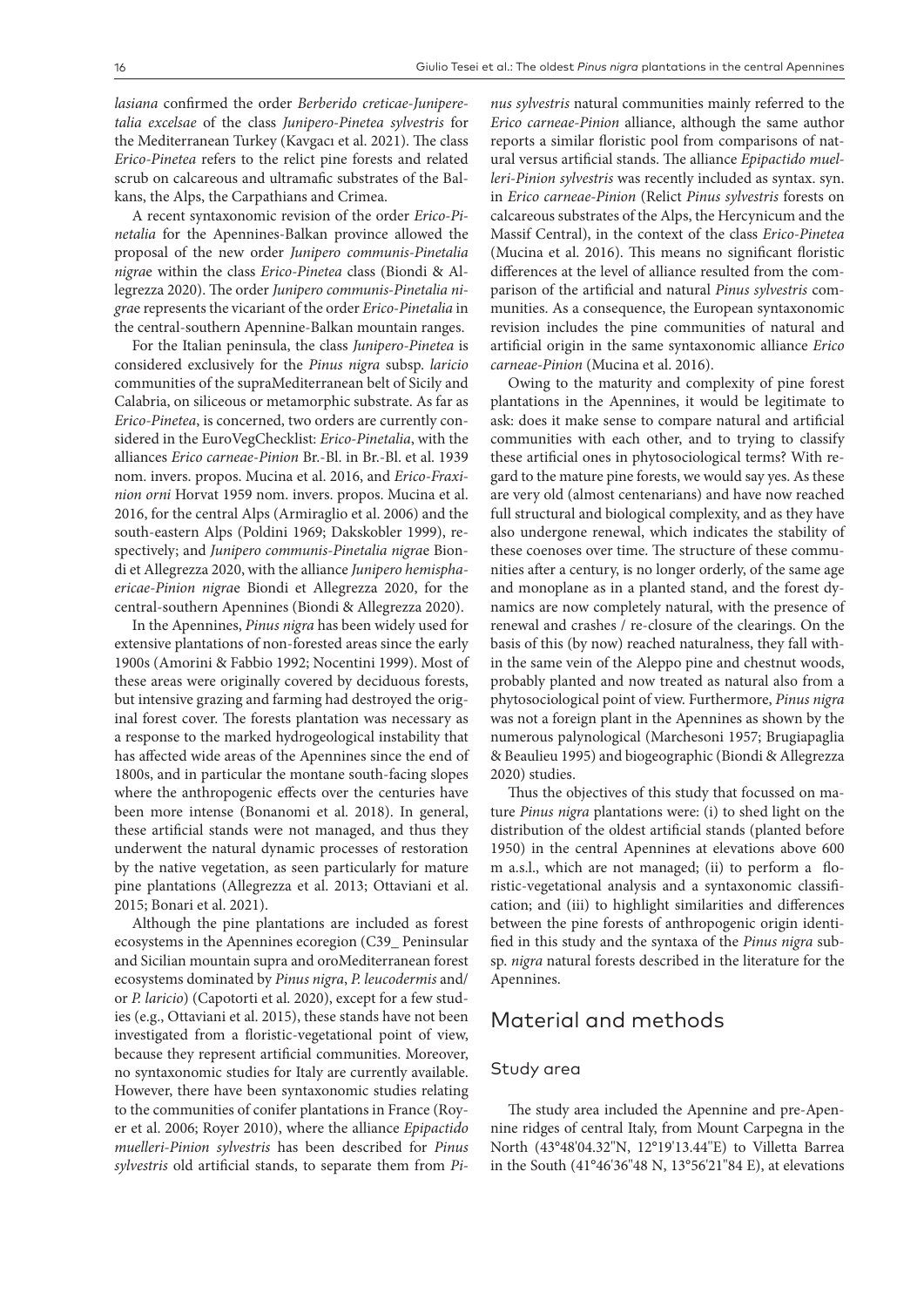over 600 m a.s.l. (Fig. 1). The bioclimatic classification sensu Rivas-Martínez et al. (2011) indicated a temperate macrobioclimate, oceanic bioclimate and thermotype from upper mesotemperate to upper supratemperate (Pesaresi et al. 2014). From a geological point of view, the investigated territories all fall within the limestone domain.

# Selection of the oldest *Pinus nigra* plantations

The selection of the oldest *Pinus nigra* plantations (planted before 1950) were documented through the cartography of the Istituto Geografico Militare (Military Geographical Institute), and forest archives and historical photos. The pure plantations of *Pinus nigra* subsp. *nigra* that had not been managed for many years were then selected by exploratory field surveys.

### Vegetation analysis

The vegetation study was conducted according to the phytosociological method (Braun Blanquet 1928) for a total of 59 phytosociological relevés, of which 41 were not published, 8 were published (Allegrezza et al. 2013; Ottaviani et al. 2015) and 10 were used in a previous study (Allegrezza et al. 2020). The nomenclature of the species follows Bartolucci et al. (2018) with exception for *Juniperus communis* and *Quercus pubescens*, while their biological and chorological features make reference to Pignatti (1982) and Pignatti et al. (2017–2019). A comparison with

the natural *Pinus nigra* subsp. *nigra* communities already described in the literature is shown through a specific synoptic table (Table 1). The syntaxonomic nomenclature follows the Prodrome of Italian Vegetation (Biondi et al . 2014, 2015), and the recent revision of *Pinus nigra* subsp. *nigra* communities in the Apennines and the Balkan province (Biondi & Allegrezza 2020). References for the class *Loiseleurio procumbentis-Vaccinietea* and the epithet and authors of the class *Erico-Pinetea* and order *Erico-Pinetalia* were made to the Vegetation of Europe (Mucina et al. 2016).

### Statistical analysis

Braun-Blanquet's cover-abundance values were transformed according to the Van der Maarel scale (Van der Maarel 1979), and were then subjected to multivariate analysis through the use of the VEGAN community ecology package (Oksanen et al. 2015). Classification of the relevés obtained from the cluster analysis was carried out by applying the algorithm of the average linkage (Orloci 1978) on the similarity matrix, calculated by applying the Bray-Curtis Index. Non-metric multidimensional scaling (NMDS) was used to describe the main trends in the floristic variations. Furthermore, the "indicspecies" R package (De Cáceres & Legendre, 2009) was used to determine the Pearson association coefficient (phi) (Chytrý et al., 2002), in order to identify the species significantly associated with the different *Pinus nigra* subsp. *nigra* communities (Suppl. material, Table S3).

**Figure 1.** Location of the study area in Italy.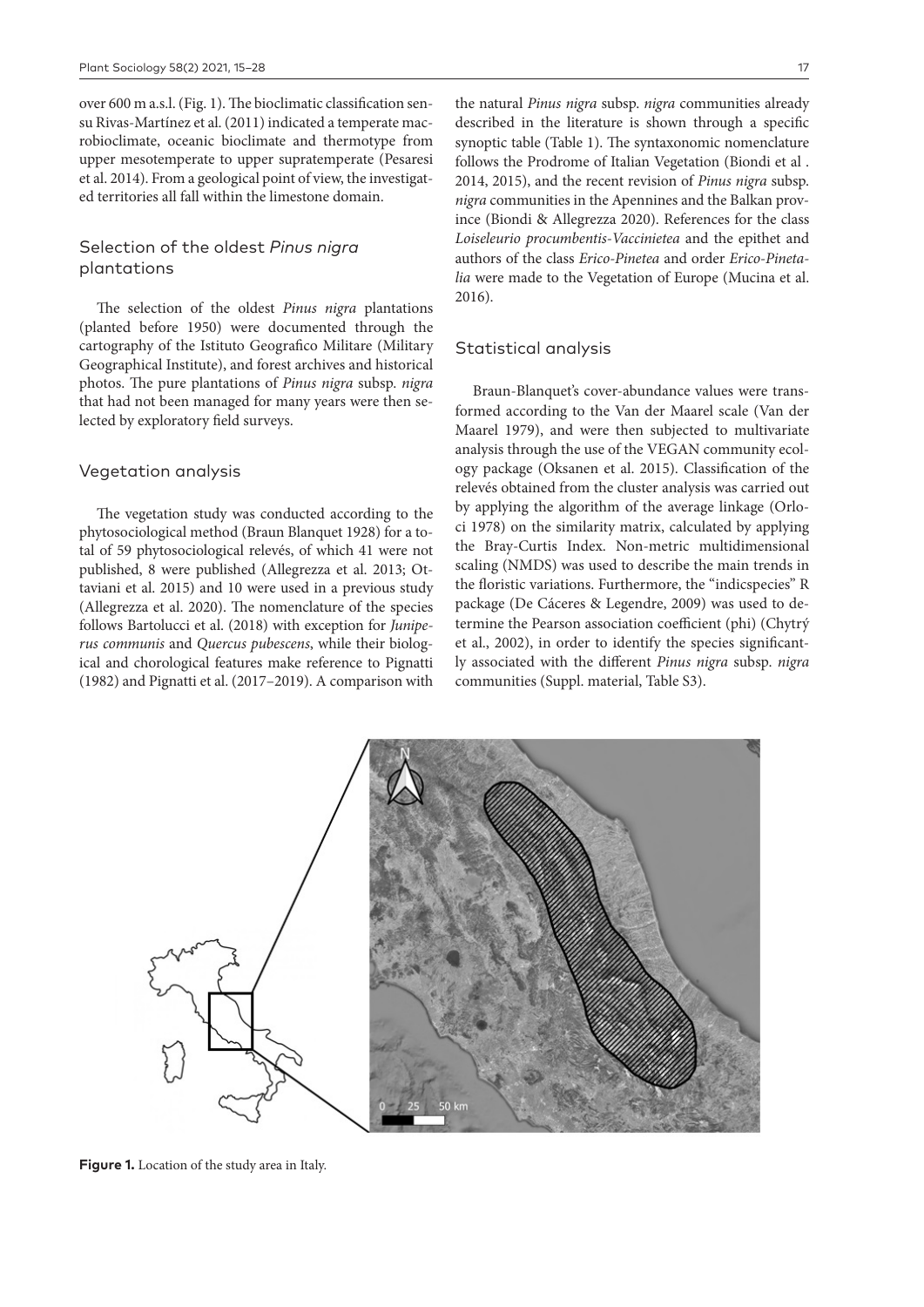# Results and discussion

# Distribution of the oldest *Pinus nigra* plantations

The mature *Pinus nigra* plantations were located within four National Parks (Monti Sibillini; Gran Sasso and Monti della Laga; Maiella; Abruzzo, Lazio and Molise) and three Regional Natural Parks (Sasso Simone and Simoncello; Gola della Rossa and Frasassi; Sirente-Velino). The elevation was from 655 m a.s.l. (Mount Predicatore) to 1670 m a.s.l. (Mount Bove). The exposure was mainly southern, with slopes from 25° to 45°. The oldest plantation was located in Villetta Barrea (planted before 1900) in the Abruzzo-Molise National Park, followed by Mount Roio (planted in 1900) near the town of L'Aquila, finally to Mount Predicatore (planted in 1914-1916) in the Regional Natural Park of Gola della Rossa and Frasassi. The natural forest context was mainly represented by mixed deciduous forests (order *Quercetalia pubescentis-petraeae*) at the lower elevations (up to ~1100 m a.s.l.) and by beech forests (order *Fagetalia sylvaticae*) at the upper elevations (above ~1100 m a.s.l.) (Allegrezza et al. 2020).

# Definition of the vegetational types and the floristic composition

The dendrogram shown in Figure 2A was obtained from the classification of the phytosociological relevés, which were separated into two main groups, as Cluster I and Cluster II. The NMDS ordination (Fig. 2B) confirmed the separation of the clusters of the dendrogram. Cluster I includes the phytocoenoses of *P. nigra* present in the supratemperate thermotype, while Cluster II includes the *P. nigra* communities in the upper mesotemperate and lower supratemperate. The processing of the relevés and the comparisons with the literature data (Table 1) allowed us to propose two new associations in the alliance *Junipero hemisphaericae-Pinion nigra*e. These correspond to the dendrogram clusters and the NMDS ordination diagram (Fig. 2): *Orthilio secundae-Pinetum nigrae* (Table S1 in Supplementary material), and *Digitalidi micranthae-Pinetum nigrae* (Table S2 in Supplementary material). For both of these communities investigated, they are proposed to belong to Habitat 9530\* "(sub-) Mediterranean pine forests of endemic black pines", which groups the Mediterranean montane and alpine forests characterised by the dominance of pines of the *Pinus nigra* group (Habitat Directive 92/43/EEC).

#### *ORTHILIO SECUNDAE-PINETUM NIGRA*E ass. nov.

Suppl. material 1, Table S1: rels 1–32; *typus* rel. 5: Godi Mountain locality (Abruzzo, Lazio and Molise National Park), Implantation date (before 1900); Elevation (1000 m a.s.l.); Aspect (South); Slope (25°): Area (100 m<sup>2</sup>); Cover (90%);

Characteristic and differential species of the association *Orthilio secundae-Pinetum nigra*e: *Pinus nigra* subsp. *nigra* 4, *Cytisus spinescens* 3, *Orthilia secunda* 1, *Globularia meridionalis* 2, *Cephalanthera rubra* +; differential species of the subassociation *typicum*: *Carex humilis*. 1, *Polygala chamaebuxus* 1, *Asperula purpurea* +; Characteristic and differential species of the alliance *Junipero hemisphaericae-Pinion nigra*e, order *Junipero communis-Pinetalia nigrae*, and class *Erico-Pinetea*: *Fraxinus ornus* +, *Sorbus aria* 1, *Juniperus communis* (s.l.) 2, *Amelanchier ovalis* +, *Lomelosia crenata* ssp. *pseudisetensis* 2; Other species: *Bromopsis erecta* +, *Rosa canina* (s.l.) +, *Acer monspessulanum* 1, *Euphorbia cyparissias* 1, *Pimpinella tragium* +, *Lotus corniculatus* +, *Centaurea ceratophylla* 1, *Hippocrepis glauca* +, *Pilosella officinarum* 1. *Thymus striatus* ssp. *acicularis* 1, *Anthericum liliago* +; *Koeleria splendens* +; *Dianthus longicaulis* +, *Leontodon crispus* 1, *Linum tenuifolium* 1.

### *ORTHILIO SECUNDAE-PINETUM NIGRA*E subass. *TYPICUM*

rels 1–16; *typus* rel. 5: the same relevé reported before. *AMELANCHIERETOSUM OVALIS* subass. nov.

rels 17–24; *typus* rel. 21: near Arischia (AQ) Gran Sasso e Monti della Laga National Park, geographic coordinates (33T 363875m E, 4699852m N), Implantation date (1930); Elevation (1205 m a.s.l.); Aspect (South-South-East); Slope (35°): Area (300 m2); Cover (85%);

Characteristic and differential species of the association O*rthilio secundae-Pinetum nigrae*: *Pinus nigra* subsp. *nigra* 3, *Cytisus spinescens* 2, *Orthilia secunda* +, *Cephalanthera rubra* +; differential species of the subassociation *amelanchieretosum ovalis*: *Amelanchier ovalis* 1, *Cotoneaster tomentosus* +, *Viburnum lantana* +, *Lonicera caprifolium* +, *Festuca stricta* subsp. *trachyphylla* +, *Acer campestre*, *Inula hirta* +; Characteristic and differential species of the alliance *Junipero hemisphaericae-Pinion nigra*e, order *Junipero communis-Pinetalia nigra*e, and class *Erico-Pinetea*: *Fraxinus ornus* 1, *Sorbus aria* 1, *Juniperus communis*  (s.l.) +, *Cytisophyllum sessilifolium* 2, *Juniperus deltoides* +; Species from the class *Querco-Fagetea*; *Fagus sylvatica* +, *Acer opalus* subsp. *obtusatum* +, *Hieracium murorum* (s.l.) + *Quercus cerris* 1, *Viola alba* subsp. *dehnhardtii* 1, *Neottia nidus-avis* +, *Solidago virgaurea* +, *Hepatica nobilis* +; Other species: *Bromopsis erecta* +, *Teucrium chamaedrys* +, *Asperula purpurea* +, *Dactylis glomerata* +, *Knautia calycina* +, *Hypericum perforatum* +, *Pimpinella saxifraga* +, *Carlina vulgaris* +, *Pilosella piloselloides* +, *Rosa arvensis* +, *Acer platanoides* +, *Fraxinus excelsior* 1, *Globularia bisnagarica* +, *Salvia pratensis* 1);

#### *SANICULETOSUM EUROPAEAE* subass. nov.

rels 25–32; *typus* rel. 25: Rel. 25: Bove Mountain locality, Sibillini National Park, geographic coordinates (33T 351231m E, 4752040m N), Implantation date (1930); Elevation (1590 m a.s.l.); Aspect (South); Slope (35°): Area (300 m2); Cover (95%);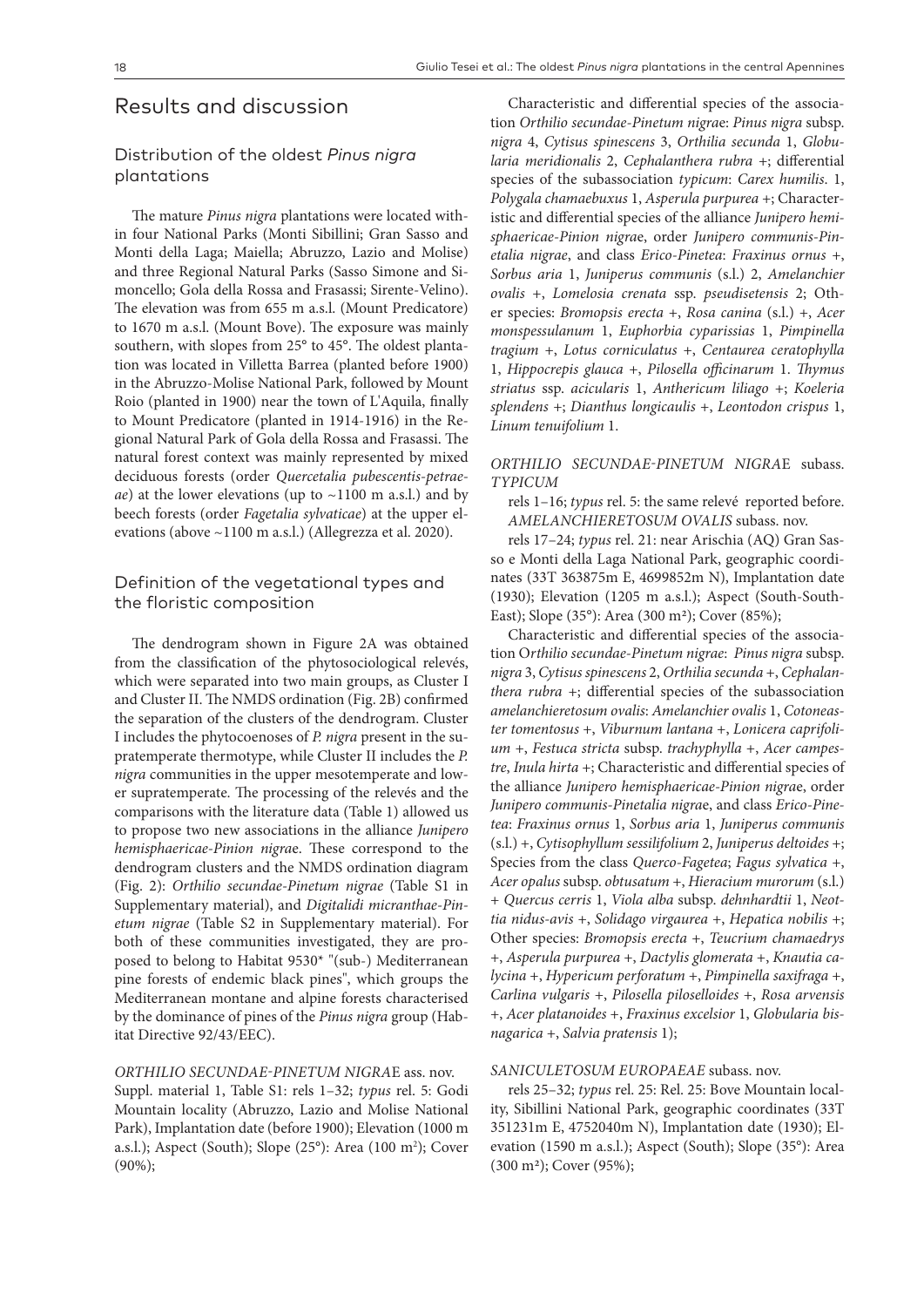Characteristic and differential species of the association *Orthilio secundae-Pinetum nigrae*: *Pinus nigra* subsp. *nigra* 4, *Orthilia secunda* 1, differential species of the subassociation *saniculetosum europaeae*: *Sanicula europaea* +, *Cephalanthera longifolia* 1; Characteristic and differential species of the alliance *Junipero hemisphaericae-Pinion nigra*e, order J*unipero communis-Pinetalia nigra*e, and class *Erico-Pinetea*: *Sesleria nitida* +, *Juniperus communis* (s.l.) +; Species from the class *Querco-Fagetea*: *Fagus sylvatica* 2, *Acer opalus* subsp. *obtusatum* +, *Hieracium mur-* *orum* (s.l.) 1, *Acer pseudoplatanus* +, *Epipactis helleborine* +, *Ostrya carpinifolia* +, *Neottia nidus-avis* +, *Festuca heterophylla* +, *Quercus pubescens* (s.l.) +, *Acer campestre* +; Other species: *Brachypodium rupestre* +, *Rosa canina* (s.l.) +, *Teucrium chamaedrys* +, *Asperula purpurea* +, *Lotus corniculatus* +, *Digitalis micrantha* +, *Pilosella piloselloides* +, *Medicago lupulina* +.

The new association *Orthilio secundae-Pinetum nigra*e includes mature plantations of *Pinus nigra* subsp. *nigra* on the slopes of the limestone reliefs of the central Apennines,



**Figure 2.** Dendrogram A) and non-metric multidimensional scaling ordination (stress 0.24) B) of the phytosociological relevés of the mature *Pinus nigra* plantations in the study area: *Orthilio secundae-Pinetum nigrae* [(cluster I in A); group I in B)], and *Digitalidi micranthae-Pinetum nigrae* [(cluster II in A); group II in B)].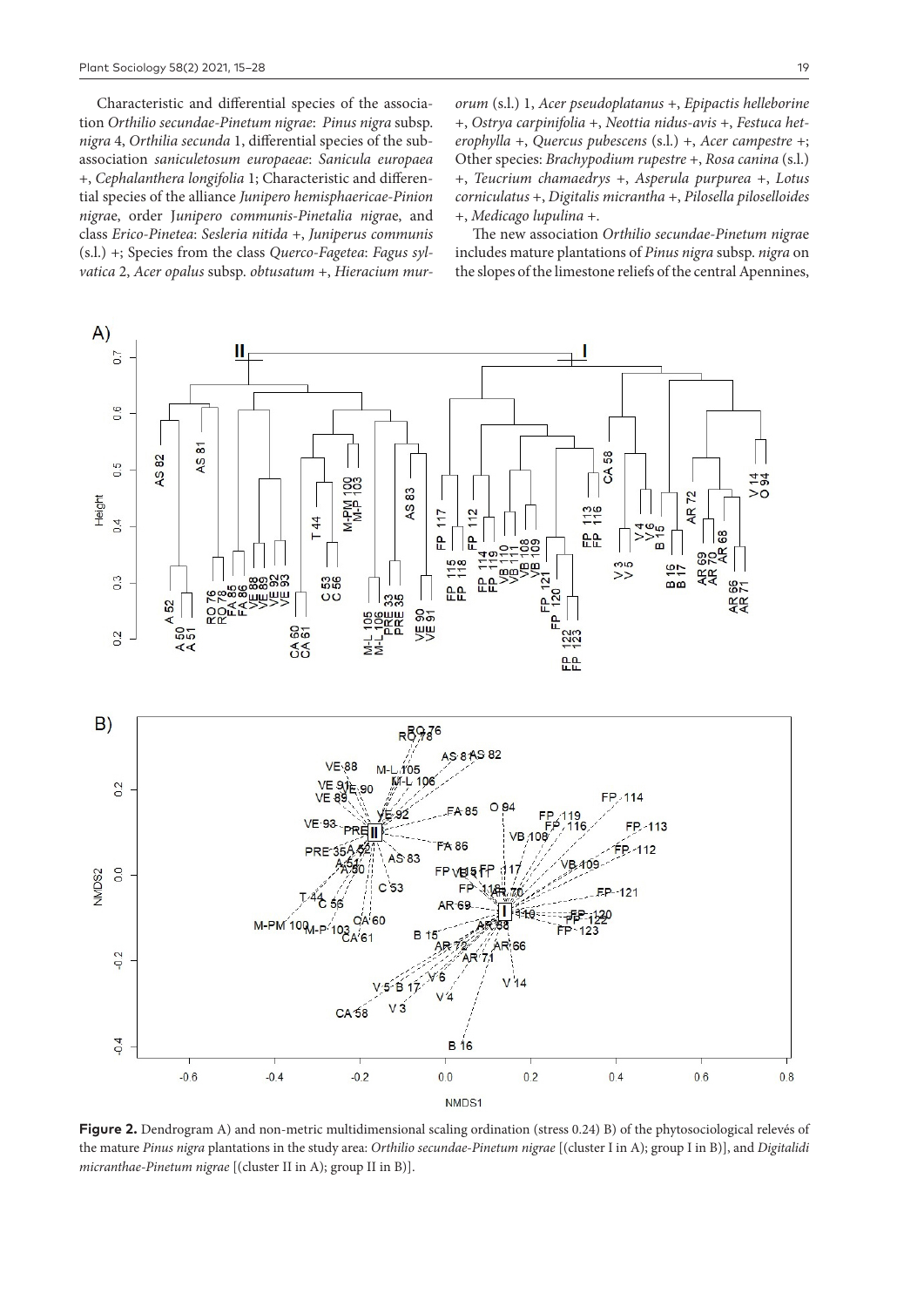with predominantly southern exposure and the optimum in the supratemperate thermotype in the context of the potential of the beech forests of the alliance *Aremonio agrimonioidis-Fagion sylvaticae*. The preferential dynamic contacts are with the vegetation shrubs of the alliance *Berberidion vulgaris* and with the secondary grasslands of the alliance *Phleo ambigui-Bromion erecti* and/or the *Cytiso-Satureion montanae* and *Cerastio tomentosi-Globularion meridionalis* garrigues. Sometimes where there are rocky conditions at the upper limit of the woods, the pine forests of the new association *Orthilio secundae-Pinetum nigrae* are in contact with the shrubby coenoses of *Juniperus communis* subsp. *nana* from *Daphno oleoidis-Juniperion alpinae* (class *Loiseleurio procumbentis-Vaccinietea*). These pine forests have an uneven structure, with a mean height of 15 m to 20 m, with *Pinus nigra* dominant (cover from 70%–90%) and a mean of 25.6 species per relevé. As well as *P. nigra*, some deciduous trees can be found in the shrubby layers (upper and lower), such as *Fraxinus ornus*, *Sorbus aria*, *Fagus sylvatica*, *Acer obtusatum* subsp*. obtusatum*, *Ostrya carpinifolia*, *Quercus cerris* and others, and juniper (*Juniperus communis* s.l., *J. delthoides*). The herbaceous layer is mainly represented by chamaephytic species, some of which are common in natural pine forests (*Orthilia secunda*, *Polygala chamaebuxus*) and others of which are typical of grasslands and garrigue (*Asperula purpurea*, *Cytisus spinescen*s, *Globularia meridionalis*). However, there are also hemicriptophytes of heliophilous edges (*Brachypodium rupestre*) and grassland species (*Bromopsis erecta*, *Carex humilis*, *Sesleria nitida*). In addition, renewal of the pine is well represented, with its presence in 24 relevés out of a total of 33. The characteristic and differential species of the new association are considered to be: *Pinus nigra* subsp. *nigra*, *Orthilia secunda*, *Polygala chamaebuxus*, *Epipactis helleborine* and *Cephalanthera rubra*. The new association *Orthilio secundae-Pinetum nigra*e is referred to the central-southern Apennines alliance *Junipero hemisphaericae-Pinion nigra*e, order *Junipero communis-Pinetalia nigra*e, of the class *Erico-Pinetea*.

As part of the new association *Orthilio secundae-Pinetum nigra*e (Suppl. material, Table S1), we can recognize three subassociations: *typicum* (rels 1–16), *amelanchieretosum ovalis* (rels 17–24) and *saniculetosum europaeae* (rels 25–32).

*Orthilio secundae-Pinetum nigra*e subassociation *typicum* (rels 1–16) represents the more stable and mature aspect of the *Pinus nigra* plantation in the central Apennines in the supratemperate thermotype. Specifically, it refers to the ancient *Pinus nigra* stands (most planted before 1900) in the Abruzzo, Lazio and Molise National Park in the south-western part of the study area within the potential beech forests of the alliance *Aremonio agrimonioidis-Fagion sylvaticae*, at its southern limit and in transition towards those of the southern Apennines endemic alliance *Geranio versicoloris-Fagion sylvaticae*. These old stands are characterised by the high presence of chamaephyte species such as *Polygala chamaebuxus*, a common species of natural pine forests of *Erico-Pinetea*

(Biondi et al. 2014) and typical of the Apennine *Pinus mugo* krummholz (Stanisci 1997), which grows on outcropping rock and in thin soils.

Subassociation *amelanchieretosum ovalis* subass. nov. (rels 17–25) is differentiated by phanerophyte and nanophanerophyte pre-forest species, such as *Amelanchier ovalis*, *Cotoneaster tomentosus* and *Viburnum lantana*, and it refers to the more thermophilous aspect of the new association *Orthilio secundae-Pinetum nigra*e. It is found on the rugged slopes of Ovindoli (Velino-Sirente mountain ridge) and Arischia (Gran Sasso mountain group) on soils rich in skeleton.

Finally, subassociation *saniculetosum europaeae* subass. nov. refers to the pioneer coenoses with *Pinus nigra* that has developed at the highest elevation, with a more significant presence of beech forest species. It is found for the Sibillini mountains and in the northern part of the study area (Mount Carpegna), within the potential of the macrothermic beech woods of the sub-alliance *Lathyro veneti-Fagenion sylvaticae* (A*remonio agrimonioidis-Fagion sylvaticae*).

*DIGITALIDI MICRANTHAE–PINETUM NIGRAE* ass. nov. Suppl. material, Table S2: rels 1–27; *typus* rel. 16: Mount Predicatore locality, Gola della Rossa e di Frasassi Natural Regional Park, geographic coordinates (33T 335398m E, 4811897m N), Implantation date (1914-1916); Elevation (700 m a.s.l.); Aspect (West); Slope (35°): Area (400 m2); Cover (65%);

Characteristic and differential species of the association *Digitalidi micranthae–Pinetum nigra*e: *Pinus nigra* subsp. *nigra* 3, *Digitalis micrantha* +, *Clematis vitalba* +, *Quercus ilex* +, *Asparagus acutifolius* +, *Lonicera etrusca* 1, Characteristic and differential species of the alliance *Junipero hemisphaericae-Pinion nigra*e, order *Junipero communis-Pinetalia nigra*e, and class *Erico-Pinetea*: *Fraxinus ornus* 1, *Juniperus deltoides* +, *Juniperus communis* (s.l.) +; Species from the class *Querco-Fagetea*: *Viola alba* subsp. *dehnhardtii* +, *Acer campestre* +, *Acer opalus* subsp. *obtusatum* +, *Quercus cerris* +; Other species: *Brachypodium rupestre* 1, *Bromopsis erecta* +, *Dactylis glomerata* +, *Galium corrudifolium* +, *Lotus corniculatus* +, *Fragaria vesca* +, *Hieracium murorum* (s.l.) +, *Rubus ulmifolius* +, *Eryngium amethystinum* +, *Carex flacca* +, *Cotinus coggygria* +, *Pteridium aquilinum* +, *Clinopodium vulgare* +.

The new association *Digitalidi micranthae-Pinetum nigra*e brings together the thermophilous and rupestrian forest communities dominated by *Pinus nigra* subsp. *nigra* of artificial origin that are typically found from the upper mesotemperate to the lower supratemperate thermotypes with the subMediterranean variant. They are present at elevations from 650 m a.s.l. (Mount Catria) to 1270 m a.s.l. (Mount Velino) on the rugged slopes of the limestone reliefs of the central Apennines with predominantly west, east and south exposures, and as part of the potential of the mixed deciduous forests of the alliance *Carpinion orientalis* (mainly suballiance *Cytiso-Quercenion pubescentis*), and to a lesser extent of those of the alliance *Fraxino*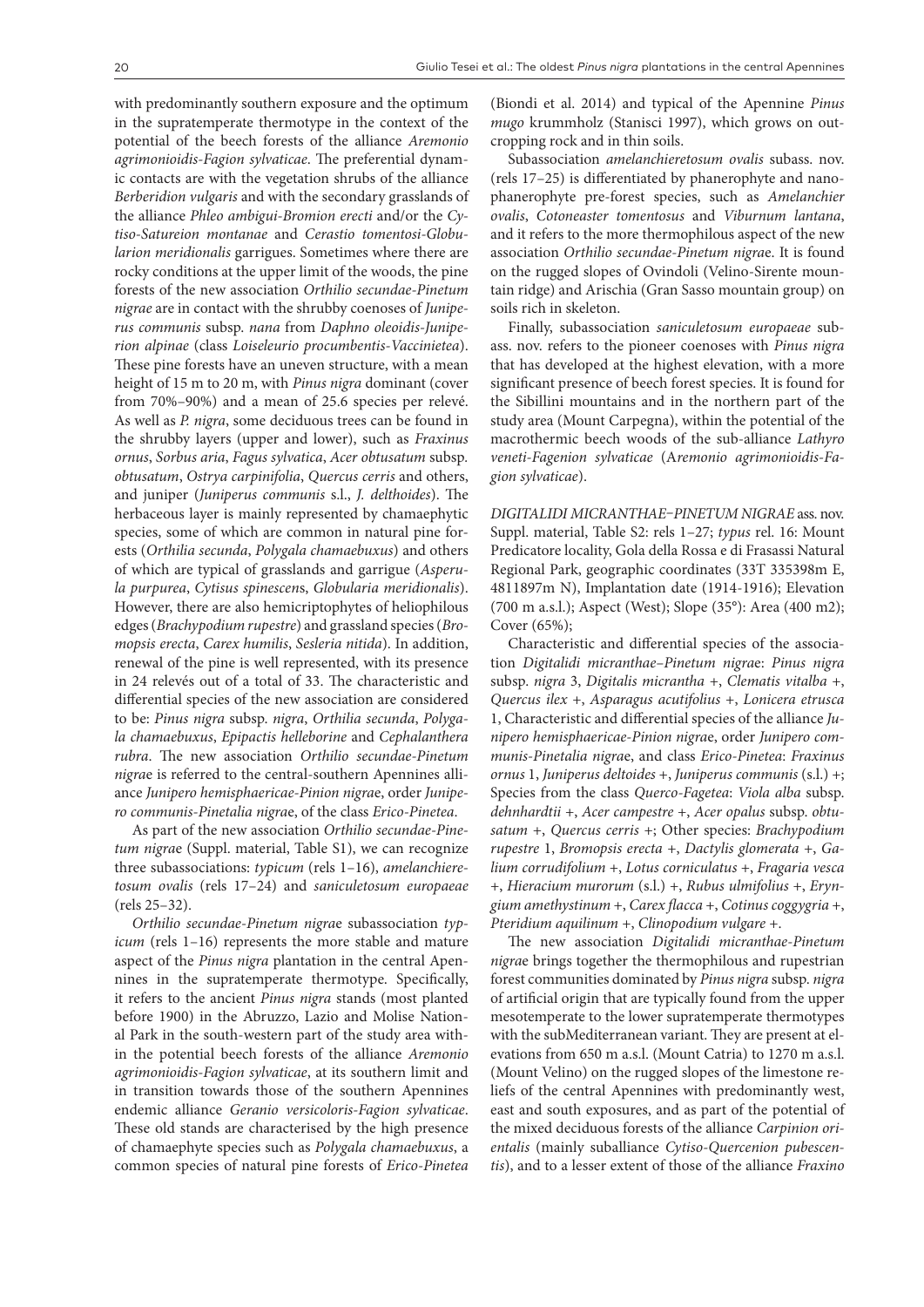**Table 1.** Synoptic table of *Pinus nigra* syntaxa belong to the *Junipero communis-Pinetalia nigrae* in Apennines. Abbreviations of associations in column: JUN-PIN: *Junipero hemisphaericae-Pinetum nigrae*; ORT-PIN: *Orthilio secundae-Pinetum nigrae*; DIG-PIN: *Digitalidi micranthae-Pinetum nigrae*; GEN-PIN: *Genisto sericeae-Pinetum nigrae*. Values in the columns are percentage frequencies, phi coefficient value percent is given in brackets for species with Fisher's exact test value < 0.05 (see also Suppl. material, Table S3). Characteristic and differential species of the plant associations originally indicated by authors are in italics.

| Vegetation type                                                                                                      | <b>JUN-PIN</b>    | ORT-PIN           | DIG-PIN           | <b>GEN-PIN</b>     |
|----------------------------------------------------------------------------------------------------------------------|-------------------|-------------------|-------------------|--------------------|
| No. of releves                                                                                                       | 6                 | 32                | 27                | 6                  |
| Junipero hemisphaericae-Pinetum nigrae Biondi et Allegrezza 2020                                                     |                   |                   |                   |                    |
| <i>(typus</i> of alliance <i>Junipero hemisphaericae-Pinion nigrae</i> Biondi et Allegrezza 2020)<br>Rosa spinossima | 100(100)          |                   |                   |                    |
| Cotoneaster pyrenaicus                                                                                               | 83 (87)           | 6                 |                   |                    |
| Oreoherzogia fallax                                                                                                  | 50(62)            |                   | 4                 |                    |
| Daphne oleoides                                                                                                      | 83 (85)           | 3                 |                   |                    |
| Arctostaphylos uva-ursi                                                                                              | 67 (75)           | 3                 |                   |                    |
| Brachypodium genuense<br>Armeria gracilis subsp. majellensis                                                         | 100(100)          |                   |                   |                    |
| Dianthus longicaulis                                                                                                 | 50(65)<br>100(98) | 3                 |                   |                    |
| Galium lucidum                                                                                                       | 50(65)            |                   |                   |                    |
| Gymnadenia conopsea                                                                                                  | 50(65)            |                   |                   |                    |
| Linaria purpurea                                                                                                     | 50(65)            |                   |                   |                    |
| Trifolium repens                                                                                                     | 33(52)            |                   |                   |                    |
| Verbascum mallophorum                                                                                                | 33(52)            |                   |                   |                    |
| Veronica chamaedrys<br>Helianthemum nummularium subsp. obscurum                                                      | 33(52)<br>33(45)  | 6                 |                   |                    |
| Orthilio secundae-Pinetum nigrae ass. nov.                                                                           |                   |                   |                   |                    |
| Orthilia secunda                                                                                                     |                   | 63 (75)           |                   |                    |
| Polygala chamaebuxus                                                                                                 |                   | 38(55)            |                   |                    |
| Cephalanthera rubra                                                                                                  |                   | 25(44)            |                   |                    |
| Epipactis helleborine                                                                                                |                   | 41 (58)           |                   |                    |
| Hieracium murorum (s.l.)                                                                                             |                   | 53 (52)           | 19                |                    |
| Acer pseudoplatanus<br>Festuca stricta subsp. trachyphylla                                                           |                   | 47 (48)<br>22(41) | 19                |                    |
| Tanacetum corymbosum subsp. achillae                                                                                 |                   | 25(44)            |                   |                    |
| Acer monspessulanum                                                                                                  |                   | 22(37)            | 4                 |                    |
| Digitalidi micranthae-Pinetum nigrae ass. nov.                                                                       |                   |                   |                   |                    |
| Clematis vitalba                                                                                                     |                   | 25                | 70 (63)           |                    |
| Hedera helix                                                                                                         |                   | 6                 | 59 (67)           |                    |
| Prunus mahaleb                                                                                                       |                   | 9                 | 44 (52)           |                    |
| Lonicera xylosteum                                                                                                   |                   |                   | 41 (58)           |                    |
| Asparagus acutifolius<br>Lonicera etrusca                                                                            |                   |                   | 33 (52)<br>15     |                    |
| Emerus majus subsp. emeroides                                                                                        |                   |                   | 33 (52)           |                    |
| Crataegus monogyna                                                                                                   |                   | 3                 | 30(45)            |                    |
| Daphne laureola                                                                                                      |                   | 6                 | 30(42)            |                    |
| Acer campestre                                                                                                       |                   | 19                | 63 (61)           |                    |
| Fragaria vesca                                                                                                       |                   |                   | 22(42)            |                    |
| Inula conyzae<br>Rubus caesius                                                                                       |                   |                   | 22(42)<br>22 (42) |                    |
| Rubus hirtus (group)                                                                                                 |                   | 3                 | 30(45)            |                    |
| Viola alba subsp. dehnhardtii                                                                                        |                   | 41                | 70 (55)           |                    |
| Teucrium chamaedrys                                                                                                  |                   | 31                | 27 (55)           |                    |
| Genisto sericeae-Pinetum nigrae Bonin 1978                                                                           |                   |                   |                   |                    |
| Genista sericea                                                                                                      |                   |                   |                   | 67 (77)            |
| Onosma echioides                                                                                                     |                   |                   | 4                 | 83 (89)<br>50(65)  |
| Euphorbia barrelieri<br>Linum tenuifolium                                                                            |                   | 3                 |                   | 83 (87)            |
| Polygala major                                                                                                       |                   |                   |                   | 67 (77)            |
| Hippocrepis comosa                                                                                                   |                   |                   |                   | 67 (77)            |
| Plantago maritima subsp. serpentina                                                                                  |                   |                   |                   | 67 (77)            |
| Echinops ritro                                                                                                       |                   |                   |                   | 50 (65)            |
| Teucrium montanum<br>Achnatherum calamagrostis                                                                       |                   | 6                 |                   | 50 (60)<br>33 (52) |
| Carex kitaibeliana                                                                                                   |                   |                   |                   | 33 (52)            |
| Convolvulus elegantissimus                                                                                           |                   |                   |                   | 33 (52)            |
| Helianthemum apenninum                                                                                               |                   |                   |                   | 33 (52)            |
| Pinus heldreichii subsp. leucodermis                                                                                 |                   |                   |                   | 33 (52)            |
| Viola cassinensis subsp. pseudogracilis<br>Trinia glauca                                                             | 17                |                   |                   | 33 (52)            |
| Helictochloa praetutiana                                                                                             | 33                |                   |                   | 33 (36)<br>50 (42) |
| Junipero hemisphaericae-Pinion nigrae Biondi et Allegrezza 2020                                                      |                   |                   |                   |                    |
| <i>(typus association Junipero hemisphaericae-Pinetum nigrae Biondi et Allegrezza 2020)</i>                          |                   |                   |                   |                    |
| Digitalis micrantha                                                                                                  | 50                | 9                 | 70 (47)           |                    |
| Cytisus spinescens                                                                                                   |                   | 72                | 33                | 100(56)            |
| Cytisophyllum sessilifolium                                                                                          |                   | 47                | 19                | 67(41)             |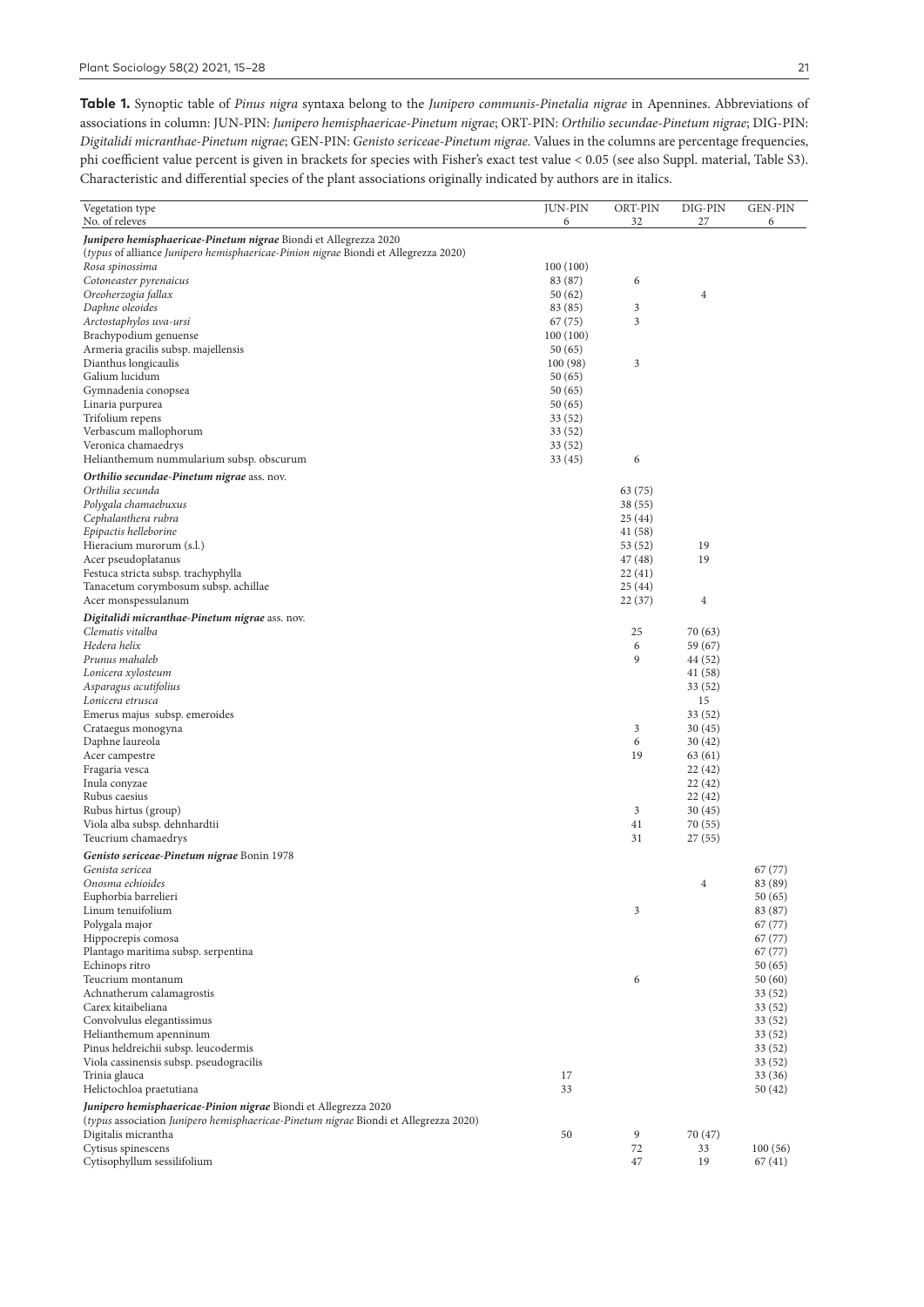#### **Table 1.** Continuation.

| Vegetation type                                              | <b>JUN-PIN</b> | ORT-PIN | DIG-PIN        | <b>GEN-PIN</b> |
|--------------------------------------------------------------|----------------|---------|----------------|----------------|
| No. of releves                                               | 6              | 32      | 27             | 6              |
| Lomelosia crenata s.l.                                       |                | 16      |                | 100(91)        |
| Sesleria nitida                                              |                | 59 (41) | 52             |                |
| Siler montanum subsp. siculum                                |                | 38      |                | 33             |
| Junipero communis-Pinetalia nigrae Biondi et Allegrezza 2020 |                |         |                |                |
| (typus alliance Fraxino orni-Pinion nigrae Em 1978)          |                |         |                |                |
| Pinus nigra                                                  | 100            | 100     | 100            | 100            |
| Juniperus communis s.l.                                      | 100(63)        | 56      | 26             |                |
| Sesleria junceifolia complex                                 | 67             | 6       |                | 100(66)        |
| Juniperus delthoides                                         |                | 31      | 44             |                |
| <b>Trasgressive species</b>                                  |                |         |                |                |
| Fraxinus ornus                                               | 17             | 81      | 100(49)        | 33             |
| Sorbus aria                                                  | 100            | 59      | 67             | 100            |
| Ostrya carpinifolia                                          |                | 41      | 48             | 83 (46)        |
| Erico-Pinetea Horvat 1959                                    |                |         |                |                |
| Amelanchier ovalis                                           |                | 34      | 22             | 33             |
| Carex humilis                                                | 33             | 53 (44) |                |                |
| Cotoneaster tomentosum                                       |                | 16      | $\overline{4}$ |                |
| Goodyera repens                                              |                | 6       | 4              |                |
| Epipactis atrorubens                                         |                | 6       |                |                |
| Other species                                                |                |         |                |                |
| Fagus sylvatica                                              | 33             | 69 (38) | 30             | 17             |
| Bromopsis erecta                                             | 17             | 41      | 59             | 50             |
| Globularia meridionalis                                      | 67             | 34      | 11             | 33             |
| Festuca circummediterranea                                   | 83 (60)        | 13      | $\overline{7}$ | 33             |
| Euphorbia cyparissias                                        | 67(56)         | 19      | 11             |                |
| Hypericum perforatum                                         | 50(47)         | 9       | 15             |                |
| Helianthemum oelandicum subsp. incanum                       | 83             |         | $\overline{4}$ | 100(62)        |
| Rosa canina s.l.                                             | 83 (49)        | 34      | 48             |                |
| Viburnum lantana                                             | 33             | 19      | $\overline{4}$ |                |
| Carex macrolepis                                             | 17             | 28      |                | 33             |
| Brachypodium rupestre                                        |                | 41      | 78 (54)        | 17             |
| Galium corrudifolium                                         |                | 16      | 26             | 83 (64)        |
| Acer opalus subsp. obtusatum                                 |                | 56      | 52             | 33             |
| Pteridium aquilinum                                          |                | 3       | 7              | 33             |
| Quercus pubescens s.l.                                       |                | 25      | 48             | 50             |
| Quercus ilex                                                 |                | 6       | 41             | 83 (63)        |
| Laburnum anagyroides                                         |                | 19      | 26             | 67(50)         |
| Poterium sanguisorba subsp. balearicum                       |                | 3       | 22             | 50(46)         |

*orni-Quercion ilicis*. In some cases, such as for the southern slopes of Mount Velino in the inner part of Abruzzo, the *Pinus nigra* stands of the new association represents the actual limit of the forests that are in dynamic contact with preforest communities of *Juniperus communis* subsp. *hemisphaerica* and *J. communis* subsp. *nana*.

The structure of the pine forest is irregular and has an average of 29.5 species per relevé. The dominant tree layer is monospecific as *Pinus nigra*, with an average height of 20 m and mean coverage of 70% to 80%. The shrub layer is well represented; in addition to *Pinus nigra* and *Fraxinus ornus*, it is characterised by lianose species (*Hedera helix*, *Clematis vitalba*, *Lonicera etrusca*), pre-forest species (*Prunus mahaleb*, *Juniperus delthoides*) and some forest species (*Quercus ilex*, *Q. pubescens* s.l.). The herbaceous layer is mainly seen as edge species (*Digitalis micrantha*, *Brachypodium rupestre*) followed by those of grasslands (*Bromopsis erecta*, *Sesleria nitida*). The renewal is given by *Fraxinus ornus* (always present) and *Pinus nigra* (renewal seen for 15 relevés of 27 in total).

The characteristic and differential species of the new association *Digitalidi micranthae-Pinetum nigra*e are considered to be: *Pinus nigra* subsp. *nigra*, *Digitalis micrantha*, *Clematis vitalba*, *Hedera helix*, *Prunus mahaleb*,

*Quercus ilex*, *Lonicera xylosteum*, *Asparagus acutifolius* and *Lonicera etrusca*. The new association *Digitalidi micranthae-Pinetum nigra*e is referred to the central-southern Apennines alliance *Junipero hemisphaericae-Pinion nigra*e, order *Junipero communis-Pinetalia nigra*e, of the class *Erico-Pinetea*.

As part of the new association, the *Cephalanthera longifolia* variant (rels 21–27 of Suppl. material 1, Table S2) is also highlighted. This refers to the mesophilous aspect of the association, and it is found predominantly at the northern limit of the study area and mainly on the northern slopes of the reliefs at an average elevation of 900 m a.s.l.

# Comparison with the *Pinus nigra* subsp. *nigra* natural forests of the central-southern Apennines and syntaxonomic considerations

For the *Pinus nigra* s.l. forests of the central southern Apennine-Balkan mountain ranges, the order *Junipero communis-Pinetalia nigrae* (*typus* alliance *Fraxino orni-Pinion nigrae* Em 1978) was recently proposed as vicar-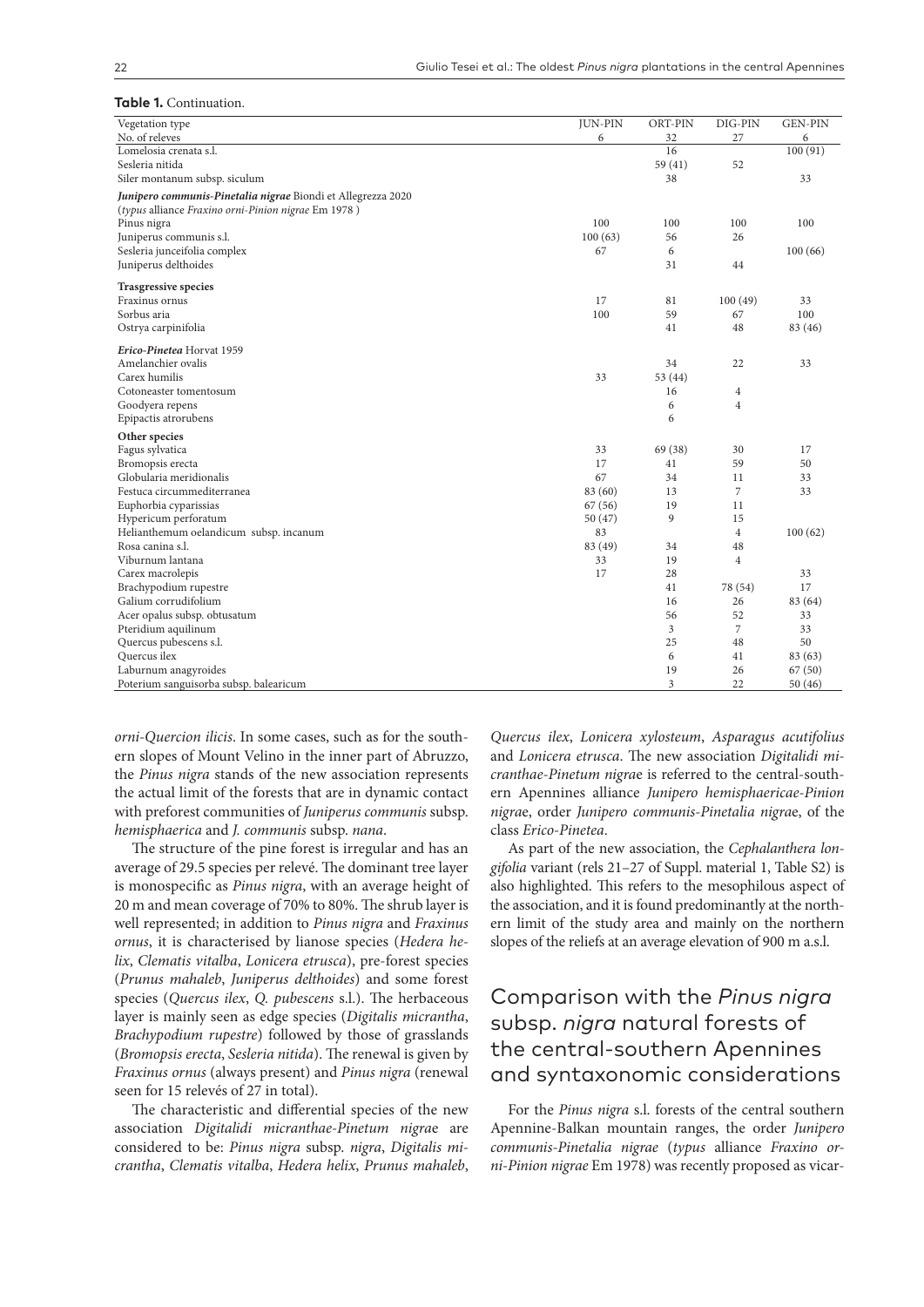iant of the order *Erico-Pinetalia*. These pine communities lie within the temperate macroclimate of the subMediterranean variant. In addition to species with Mediterranean and Mediterranean mountain distribution areas, they are characterised by a strong endemic component. This order includes the alliance *Junipero hemisphaericae-Pinion nigra*e that brings the pine forests together with *Pinus nigra* subsp. *nigra* of the central-southern limestone Apennines, which extends from the Sibillini group down to the Pollino group, mostly of the supratemperate thermotype. However, there are only two associations that are actually described for the natural *P. nigra* forests in the Apennines: *Junipero hemisphaericae-Pinetum nigrae* (*typus* Apennines alliance *Junipero hemisphaericae-Pinion nigra*e) for the upper supratemperate thermotype of Gran Sasso d'Italia and in dynamic contact with the juniper from the class *Loiseleurio procumbentis-Vaccinietea* (Biondi & Allegrezza 2020), and *Genisto sericeae-Pinetum nigra*e for the Pollino mountains (Bonin 1978), with a clearly Mediterranean influence and in contact with holm oaks and *Genista sericea* garrigue (Allegrezza, Tesei, Ottaviani; from unpublished relevés in the same area that are not presented in the present study). To highlight any similarities and differences between the artificial pine forests described in this study and the natural ones described for the Apennines, a comparison was made using the synthetic columns of the relevés (Table 1). The comparison (Table 1, synoptic table) shows the floristic autonomy of the two new associations described in this study within the biogeographic context of the alliance *Junipero hemisphaericae-Pinion nigra*e. In addition, this highlights the presence of many heliophilous and thermophilous species (e.g., *Cytisophyllum sessilifolium*) at the highest elevations (association *Orthilio secundae-Pinetum nigra*e) that are usually distributed at lower elevations, as demonstrated by Allegrezza et al. (2020). Based on the results obtained, to extend the bioclimatic significance and the plant landscape context of the Apennines alliance *Junipero hemisphaericae-Pinion nigrae* to include also the Apennines subMediterranean *Pinus nigra* coenoses, it is considered appropriate to add in the combination of the specific characteristics the following species: *Cytisus spinescens*, *Cytisophyllum sessilifolium*, *Sesleria nitida* and *Lomelosia crenata* s.l.

# Conclusions

This study represents the first syntaxonomic analysis of the *Pinus nigra* subsp. *nigra* artificial stands in the Apennines. Specifically, it refers exclusively to the mature *Pinus nigra* forest plantations in the central Apennines at elevations above 600 m a.s.l. that were planted before the 1950s and have not been managed for many years. Two new plant associations are described here: *Orthilio secundae-Pinetum nigra*e and *Digitalidi micranthae-Pinetum nigrae* belonging to the alliance *Junipero hemisphaericae-Pinion nigra*e of the central-southern Apennines. The association *Orthilio secundae-Pinetum nigra*e brings together the relative mesophilous mature pine forests of the supratemperate thermotype in the plant landscape context of the alliance *Aremonio agrimonioidis-Fagion sylvaticae*; *Digitalidi micranthae-Pinetum nigrae* is referred to the thermophilous and rupestrian mature pine forests present typically for the mesotemperate thermotype, but also for the low supratemperate thermotype with the sub-Mediterranean variant in the plant landscape context of the alliance *Carpinion orientalis* (mainly *Cytiso-Quercenion pubescentis*). The comparison of the two new associations described with the literature phytosociological data for *Pinus nigra* natural communities in the Apennines highlights the floristic autonomy of these coenoses within the biogeographic context of the alliance *Junipero hemisphaericae-Pinion nigrae*. These *Pinus nigra* artificial communities represent a reference floristic model to deepen the ecology and floristic composition of the new *Pinus nigra* subsp. *nigra* natural communities, due to the pine colonisation of the abandoned grasslands by seed from pine plantations. This is a common phenomenon in the Apennines (e.g., Piermattei et al. 2014), as a consequence of the actual time of climate change and abandonment of the marginal mountain areas.

# Syntaxonomic scheme

ERICO-PINETEA Horvat 1959

*JUNIPERO COMMUNIS-PINETALIA NIGRAE* Biondi et Allegrezza 2020

**Junipero hemisphaericae-Pinion nigrae** Biondi et Allegrezza 2020

*Orthilio secundae-Pinetum nigrae* ass. nov. subass. *typicum*

*saniculetosum europaeae* subass. nov.

*amelanchieretosum ovalis* subass. nov.

*Digitalidi micranthae-Pinetum nigrae* ass. nov.

### Other syntaxa quoted in the text

*Aremonio agrimonioidis-Fagion sylvaticae* (Horvat 1938) Torok, Podani & Borhidi 1989; Carpinion orientalis Horvat 1958; *Cytiso-Quercenion pubescentis* Ubaldi 1995; *Junipero-Pinetea sylvestris* Rivas-Martınez 1965 nom. inv. propos. Mucina et al. 2016; *Erico-Pinetalia* Horvat 1959 nom. inv. propos. Mucina et al. 2016; *Erico carneae-Pinion* Br.-Bl. in Br.-Bl. et al. 1939 nom. invers. propos. Mucina et al. 2016; *Erico-Fraxinion orni* Horvat 1959 nom. inv. prop. Mucina et al. 2016; *Epipactido muelleri-Pinion sylvestris*  J.-M. Royer in J.-M. Royer, Felzines, Misset & Thévenin 2006; *Quercetalia pubescentis-petraeae* Klika 1933; *Fagetalia sylvaticae* Pawłowski in Pawłowski, Sokołowski & Wallisch 1928; *Berberidion vulgaris* Br.-Bl. 1950; *Phleo ambigui-Bromion erecti* Biondi, Ballelli, Allegrezza & Zuccarello ex Biondi & Galdenzi 2012; *Cytiso spinescentis-Satureion montanae* Pirone & Tammaro 1997; *Cerastio tomentosi-Globularion meridionalis* Ciaschetti, Pirone, Giancola, Frattaroli & Stanisci 2016; *Daphno oleoidis-Ju-*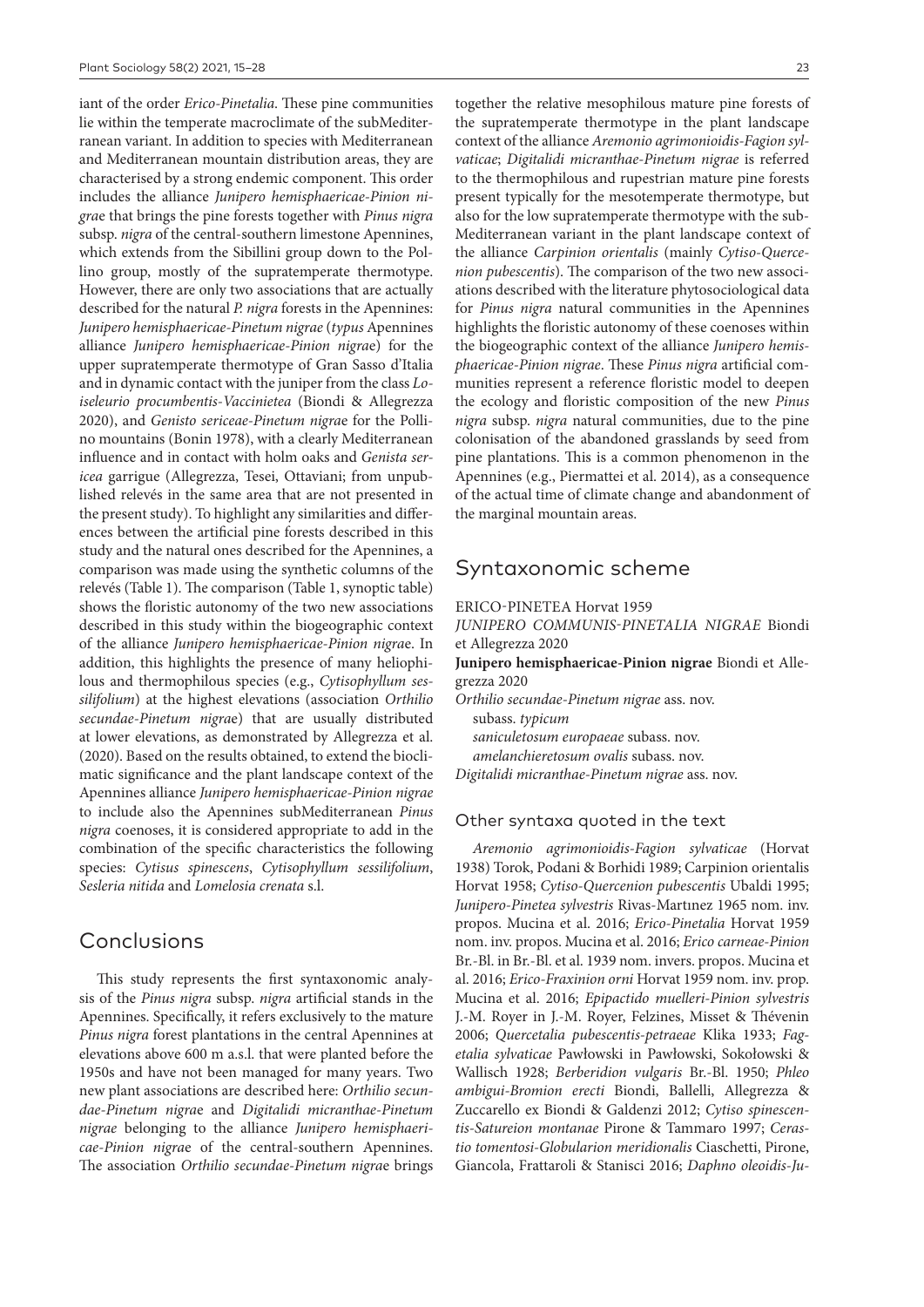*niperion alpinae* Stanisci 1997; *Loiseleurio procumbentis-Vaccinietea* Eggler ex Schubert 1960; *Geranio versicoloris-Fagion sylvaticae* Gentile 1970; *Lathyro veneti-Fagenion sylvaticae* Zitti, Casavecchia, Pesaresi, Taffetani & Biondi 2014; *Genisto sericeae-Pinetum nigrae* Bonin 1978.

# Bibliography

- Allegrezza M, Ballelli S, Mentoni M, Olivieri M, Ottaviani C, Pesaresi S, Tesei G (2013) Biodiversity in the Sibillini Mountain range (Sibillini National Park, central Apennines): the example of Piè Vettore. Plant Sociology 50(1): 57–89.<https://doi.org/10.7338/pls2013501/06>
- Allegrezza M, Pesaresi S, Ballelli S, Tesei G, Ottaviani C (2020) Influences of mature *Pinus nigra* plantations on the floristic-vegetational composition along an altitudinal gradient in the central Apennines, Italy. iForest 13: 279–285. <https://doi.org/10.3832/ifor3215-013>
- Armiraglio S, Verde S, Ghidotti G, Andreis C (2006) Le pinete a *Pinus sylvestris* L. delle Prealpi Lombarde orientali (Italia settentrionale): sintassonomia e significato fitogeografico. Fitosociologia 43(2): 41–57.
- Amorini E, Fabbio G (1992) La gestione dei rimboschimenti con pino nero. Monti e Boschi XLIII (4): 27–29.
- Bartolucci F, Peruzzi L, Galasso G, Albano A, Alessandrini A, Ardenghi NMG, et al. (2018) An updated checklist of the vascular flora native to Italy. Plant Biosystems 152(2): 79–303. [https://doi.org/10.1080/11](https://doi.org/10.1080/11263504.2017.1419996) [263504.2017.1419996](https://doi.org/10.1080/11263504.2017.1419996)
- Biondi E, Allegrezza M (2020) Syntaxonomy of *Pinus nigra* s.l. communities in the *Erico-Pinetea* class and their distribution in the central Apennines and Balkan province. Plant Biosystems 154(2): 248–258. <https://doi.org/10.1080/11263504.2019.1701128>
- Biondi E, Blasi C, Allegrezza M, Anzellotti I, Azzella M.M, Carli E, et al. (2014) Plant communities of Italy: The Vegetation Prodrome. Plant Biosystems 148: 728–814.<https://doi.org/10.1080/11263504.2014.948527>
- Biondi E, Allegrezza, M, Casavecchia S, Galdenzi D, Gasparri R, Pesaresi S, Poldini L, Sburlino G, Vagge I, Venanzoni R (2015) New syntaxonomic contribution to the Vegetation Prodrome of Italy. Plant Biosystems 149(3): 603–615. [https://doi.org/10.1080/11263504.201](https://doi.org/10.1080/11263504.2015.1044481) [5.1044481](https://doi.org/10.1080/11263504.2015.1044481)
- Bonanomi G, Rita A, Allevato E, Cesarano G, Saulino L, Di Pasquale G, Saracino A (2018) Anthropogenic and environmental factors affect the tree line position of *Fagus sylvatica* along the Apennines (Italy). Journal of Biogeography 45 (11): 2595–2608. [https://doi.](https://doi.org/10.1111/jbi.13408) [org/10.1111/jbi.13408](https://doi.org/10.1111/jbi.13408)
- Bonari G, Fernandez-Gonzalez F, Çoban S, Monteiro-Henriques T, Bergmeier E, Didukh YP, et al. (2021) Classification of the Mediterranean lowland to submontane pine forest vegetation. Applied Vegetation Science, e12544.<https://doi.org/10.1111/avsc.12544>
- Bonin G (1978) Contribution à la connaissance de la végétation des montagnes de l'Apennin centro- meridional. Thèse doct., Marseille, France. 318 pp.
- Brugiapaglia E, Beaulieu JL (1995) Etude de la dynamique vegetale Tardiglaciale et Holocene en Italie centrale: le marais de Colfiorito (Ombrie). Comptes Rendus de l'Academie des Sciences 321(7): 617–622.
- Bruschi P, Di Santo D, Grossoni P, Tani C (2006) Indagini tassonomiche sul pino nero, *Pinus nigra* Arn. (*Pinaceae*), della Majella. Informatore Botanico Italiano 38(2): 357–362.
- Capotorti G, Zavattero L, Copiz R, Del Vico E, Facioni L, Bonacquisti S, et al. (2020) Implementation of IUCN criteria for the definition of

the Red List of Ecosystems in Italy. Plant Biosystems 154(6): 1007- 1011.<https://doi.org/10.1080/11263504.2020.1839806>

- Chytrý M, Tichý L, Holt J, Botta‐Dukát Z (2002) Determination of diagnostic species with statistical fidelity measures. Journal of Vegetation Science 13(1): 79–90. https ://doi.org/10.1111/j.1654-1103.2002. tb02025.x
- Dakskobler I (1999) Contribution to the knowledge of the association F*raxino orni-Pinetum nigrae* Martin-Bosse 1967. Wiss Mitt Niederosterreichischen Landesmus 12: 25–32.
- De Caceres M, Legendre P (2009) Associations between species and groups of sites: indices and statistical inference. Ecology 90(12): 3566-3574. <https://doi.org/10.1890/08-1823.1>
- Enescu CM, de Rigo, D, Caudullo G, Mauri, A, Houston Durrant T (2016) *Pinus nigra* in Europe: distribution, habitat, usage and threats. In: San-Miguel-Ayanz, J., de Rigo, D., Caudullo, G., Houston Durrant, T., Mauri, A. (Eds.), European Atlas of Forest Tree Species. Publ. Off. EU, Luxembourg, pp. e015138+
- Marchesoni V (1957) Storia climatica forestale dell'Appennino umbro-marchigiano. Ann Bot (Roma) 25: 1–39.
- Mucina L, Bultmann H, Dierßen K, Theurillat JP, Raus T, Carni A, et al. (2016) Vegetation of Europe: Hierarchical floristic classification system of vascular plant, bryophyte, lichen, and algal communities. Applied Vegetation Science 19(Suppl. 1): 3–264. [https://doi.](https://doi.org/10.1111/avsc.12257) [org/10.1111/avsc.12257](https://doi.org/10.1111/avsc.12257)
- Nocentini S (1995) La rinaturalizzazione dei rimboschimenti. Una prova su pino nero e laricio nel complesso di Monte Morello (Firenze). L'Italia Forestale e Montana 4: 425–435.
- Oksanen J, Blanchet FG, Kindt R, Legendre P, Minchin PR, O'Hara RB, Simpson GL, Solymos P, Stevens MH, Wagner H (2015) vegan: Community Ecology Package. R package version 2.3-0.
- Orlóci L (1978) Multyvariate analysis in vegetation research. 2nd ed. Junk, The Hague.
- Ottaviani C, Tesei G, Ballelli S, Iorio G, Montecchiari S, Allegrezza M (2015). Vegetation dynamics in *Pinus nigra* Arnold subsp. *nigra* 100 years after reforestation: two case studies in the central Apennines. Plant Sociology 52: 79-94.<http://doi.org/10.7338/pls2015522/04>
- Pesaresi S, Galdenzi D, Biondi E, Casavecchia S (2014) Bioclimate of Italy: application of the worldwide bioclimatic classification system. Journal of Maps 10 (4): 538-553. [https://doi.org/10.1080/17445647.](https://doi.org/10.1080/17445647.2014.891472) [2014.891472](https://doi.org/10.1080/17445647.2014.891472)
- Piermattei A, Renzaglia F, Urbinati C (2012) Recent expansion of *Pinus nigra* Arn. above the timberline in the central Apennines, Italy. Annals of Forest Science 69, 509–517. [https://doi.org/10.1007/s13595-](https://doi.org/10.1007/s13595-012-0207-2) [012-0207-2](https://doi.org/10.1007/s13595-012-0207-2)
- Pignatti S (1982) Flora d'Italia. 1-3. Edagricole, Bologna.
- Pignatti S, Guarino R, La Rosa M (2017-2019) Flora d'Italia, 2a Edizione. Edagricole - Edizioni Agricole di New Business Media, Bologna.
- Poldini L (1969) Le pinete di Pino austriaco nelle Alpi Carniche. Bollettino della Società Adriatica di Scienze – Trieste 57.
- Podani J (2007) Analisi ed esplorazione multivariata dei dati in ecologia e biologia. Liguori Editore, Napoli.
- Rivas-Martínez S, Sáenz SR, Penas A (2011) Worldwide bioclimatic classification system. Global Geobotany 1: 1–634. [https://doi.](https://doi.org/10.5616/gg110001) [org/10.5616/gg110001](https://doi.org/10.5616/gg110001)
- Royer JM, Felzines JC, Misset C, Theverin S (2006) Synopsis commenté des groupements végétaux de la Bourgogne et de la Champagne-Ardenne. Bulletin de la Societé Botanique de Centre-Ouest 25: 1–369.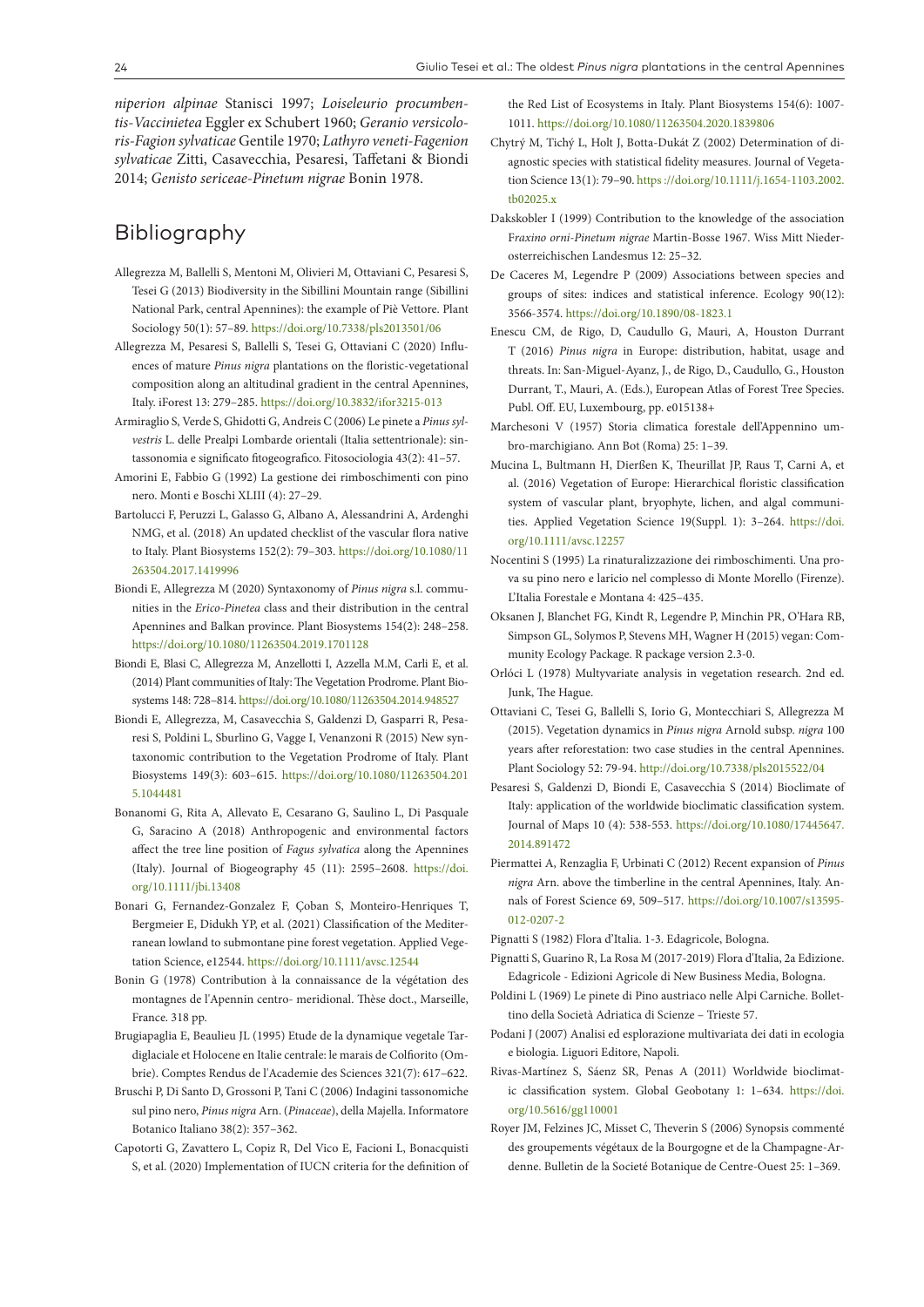- Royer JM (2010) Les pinèdes calcicoles secondaires du Nord-Est de la France (*Epipactido muelleri-Pinion sylvestris*). Revue forestière française LXII 3–4: 261–270. <https://doi.org/10.4267/2042/38940>
- Van der Maarel E (1979) Transformation of cover-abundance values in phytosociology and its effect on community similarity. Vegetatio 39(2): 97–114.<https://doi.org/10.1007/BF00052021>

# Appendixes

### Appendix I – Sporadic species

Table S1 - Rel. 1: *Crataegus monogyna* Jacq. +; rel. 2: *Helleborus foetidus* L. +; rel. 3: *Hepatica nobilis* Schreb. 1. *Neottia ovata* 1; rel. 4: *Pimpinella tragium* Vill. +, *Hippocrepis glauca* +, *Cyanus triumfetti* (All.) Dostál ex Á. & D. Löve +, *Thymus striatus* subsp. *acicularis* +, *Drymochloa sylvatica* 1, *Plantago lanceolata* L. +, *Poterium sanguisorba* L. subsp. *balearicum* (Bourg. ex Nyman) Stace +; rel. 5: *Pimpinella tragium* Vill. +, *Lotus corniculatus* L. +, *Centaurea ceratophylla* Ten. 1, *Hippocrepis glauca* Ten. +, *Pilosella officinarum* Vaill. 1; *Thymus striatus* subsp. *acicularis* 1, *Anthericum liliago* L. +; *Koeleria splendens* Presl +; *Dianthus longicaulis* +, *Leontodon crispus* Vill. 1, *Linum tenuifolium* 1; rel. 6: *Pimpinella tragium* Vill. 1, *Prunus mahaleb* L. +, *Centaurea ceratophylla* 1, *Drymochloa sylvatica* 1, *Ononis pusilla* L. +; rel. 7: *Laburnum anagyroides* Medik. +, *Limodorum abortivum* (L.) Sw. +, *Viola reichenbachiana* Jord. ex Boreau +, *Viola reichenbachiana* Jord. ex Boreau +, *Peucedanum verticillare* (L.) Mert. et W.D.J. Koch +; rel. 8: P*runus mahaleb* L. +, *Festuca circummediterranea* Patzke +, *Viola riviniana* Rchb. +, *Hedera helix* L. +, *Asplenium adiantum-nigrum* L. +; rel. 9: *Laburnum anagyroides* Medik. +, *Dactylis glomerata* L. +, *Festuca circummediterranea* Patzke +, *Pilosella officinarum* Vaill. +, *Hedera helix* L. +, *Anthericum liliago* L. +, *Carlina vulgaris* L. +, *Helleborus foetidus* L. +, *Koeleria splendens* Presl +, *Teucrium montanum* L. +, *Anthyllis vulneraria* L. (s.l.) +, *Carlina acaulis* L. subsp. *caulescens* (Lam.) Schübl. & G. Martens +, *Centaurea rupestris* L. +, *Scabiosa columbaria* L. (s.l.) +, *Pimpinella saxifraga* L. +; rel. 10: *Laburnum anagyroides* Medik. +, *Viola reichenbachiana* Jord. ex Boreau 2, *Festuca circummediterranea* Patzke +, *Pilosella officinarum* Vaill. +, *Pimpinella saxifraga* L. +, *Arabis hirsuta* (L.) Scop. +, *Pyrus communis* L. subsp. *pyraster* (L.) Ehrh. +, *Hieracium villosum* Jacq. (group) +, *Viola eugeniae* Parl. +; rel. 11: *Pimpinella tragium* Vill. +, *Limodorum abortivum* (L.) Sw. +, *Emerus majus* Mill. +, *Teucrium montanum* L. +, *Seseli tommasinii* +; rel. 12: *Laburnum anagyroides* Medik. 1, *Lotus corniculatus* L. +, *Centaurea ceratophylla* +, *Hippocrepis glauca* +, *Thymus striatus* subsp. *acicularis* +; rel. 13: *Emerus majus* Mill. 1, *Epipactis microphylla* +, *Arabis* sp. +; rel. 14: *Hippocrepis glauca* +, *Emerus majus* Mill. +, *Silene italica* (L.) Pers. +; rel. 15: *Lotus corniculatus* L. +, *Prunus mahaleb* L. +, *Centaurea ceratophylla* +, *Festuca circummediterranea* Patzke +, *Limodorum abortivum* (L.) Sw. +, *Cyanus triumfetti* (All.) Dostál ex Á. & D. Löve +,

*Cotoneaster pyrenaicus* +, *Polygala nicaeensis* +; rel. 16: *Pimpinella tragium* Vill. +, *Lotus corniculatus* L. 1, *Cerastium tomentosum* +; rel. 17: *Galium corrudifolium* Vill. +, *Hepatica nobilis* Schreb. +, *Pimpinella tragium* Vill. +, *Prunus mahaleb* L. +, *Corylus avellana* L. 2, *Pilosella officinarum* Vaill. +, *Viola riviniana* Rchb. +, *Daphne oleoides* Schreb. +; rel. 18: *Galium corrudifolium* Vill. +, *Arabis turrita* L. +, *Cyanus triumfett*i (All.) Dostál ex Á. & D. Löve +, *Quercus ilex* L. +, *Daphne oleoides* Schreb. +, *Helianthemum nummularium* (L.) Mill. subsp. *obscurum* (Celak.) Holub +, *Arctostaphylos uva-ursi* (L.) Spreng. +, *Gentiana dinarica* Beck +, *Sorbus aucuparia* L. +, *Thymus serpyllum* (s.l.) +; rel. 19: *Galium corrudifolium* Vill. +, Laburnum anagyroides Medik. +, Cephalanthera dama*sonium* (Mill.) Druce +, *Knautia calycina* +, *Limodorum abortivum* (L.) Sw. +, *Primula vulgaris* Huds.+, *Hypericum perforatum* L. +, *Quercus ilex* L. +, *Campanula micrantha*  Bertol. +, *Epipactis mueller*i Godfery +, *Peucedanum oreoselinum* (L.) Moench +, *Pyrus communis* L. subsp. *pyraster*  (L.) Ehrh. +, *Leontodon hispidus* L. (s.l.) +, *Luzula sylvatica*  (Huds.) Gaudin +, *Potentilla rigoana* Th. Wolf +, *Poterium sanguisorba* L. subsp. *balearicum (Bourg. ex Nyman) Stace* +, *Senecio inaequidens* DC. +, *Silene ciliata* Pourr. subsp. *graefferi* (Guss.) Nyman +, *Silene vulgaris* (Moench) Garcke subsp. *tenoreana* (Colla) Soldano & F. Conti +; rel. 20: *Cephalanthera damasonium* (Mill.) Druce +, *Dactylis glomerata* L. +, *Knautia calycina* +, *Hypericum perforatum* L. +, *Cotoneaster pyrenaicus* +, *Hieracium racemosum* Waldst. & Kit. ex Willd. (s.l.) +, *Vicia cracca* L. +, *Leucanthemum heterophyllum* (Willd.) DC. +, *Prunella laciniata*  (L.) L. +, *Sorbus domestica* L. +; rel. 21: *Hepatica nobilis*  L., +, *Dactylis glomerata* L. +, *Knautia calycina* +, *Hypericum perforatum* L. +, *Pimpinella saxifraga* L. +, *Carlina vulgaris* L. +, *Pilosella piloselloides* (Vill.) Soják +, *Rosa arvensis* Huds. +, *Acer platanoide*s L. +, *Fraxinus excelsior* L. 1, *Globularia bisnagarica* L. +, *Salvia pratensis* L. 1; rel. 22: *Knautia calycina* +, *Luzula sylvatica* (Huds.) Gaudin subsp. *sieberi* (Tausch) K. Richt. +, *Prunus avium* L. +, *Helianthemum nummularium* (L.) Mill. subsp. *obscurum* (Celak.) Holub +, *Sesleria juncifolia* Wulfen ex Suffren +, *Hieracium* sp. +; rel. 23: *Viola reichenbachiana* Jord. ex Boreau +, Viola *riviniana* Rchb. +, *Luzula sylvatica* (Huds.) *Gaudin*  subsp. *sieberi* (Tausch) K. Richt. +, Prunus avium L. +, *Arabis hirsuta* (L.) Scop. +, *Rosa arvensis* Huds. +, *Sesleria juncifolia* Wulfen ex Suffren +, Campanula scheuchzeri Vill. +, *Galium verum* L. +, *Hieracium pseudogrovesianum* Gottschl. 1, *Lilium bulbiferum* L. subsp. *croceum* (Chaix) Jan +, *Monotropa hypopitys* L. +, *Rhamnus saxatilis* Jacq. +; rel. 24: *Galium corrudifolium* Vill. +, *Viola reichenbachiana* Jord. ex Boreau +, *Dactylis glomerata* L. +, *Primula vulgaris* Huds. +, *Viola riviniana* Rchb. +, *Luzula sylvatica* (Huds.) Gaudin subsp. *sieberi* (Tausch) K. Richt. 1, *Epipactis muelleri* Godfery +, *Hieracium racemosum* Waldst. & Kit. ex Willd. (s.l.) +, *Vicia cracca* L. +, *Bupleurum falcatum* L. subsp. *cernuum* (Ten.) Arcang. +; rel. 25: *Lotus corniculatus* L. +, *Digitalis micrantha* Roth ex Schweigg. +, *Pilosella piloselloides* (Vill.) Soják +, *Festuca heterophylla*  Lam. +, *Medicago lupulina* L. +; rel. 26: *Galium corrudifo-*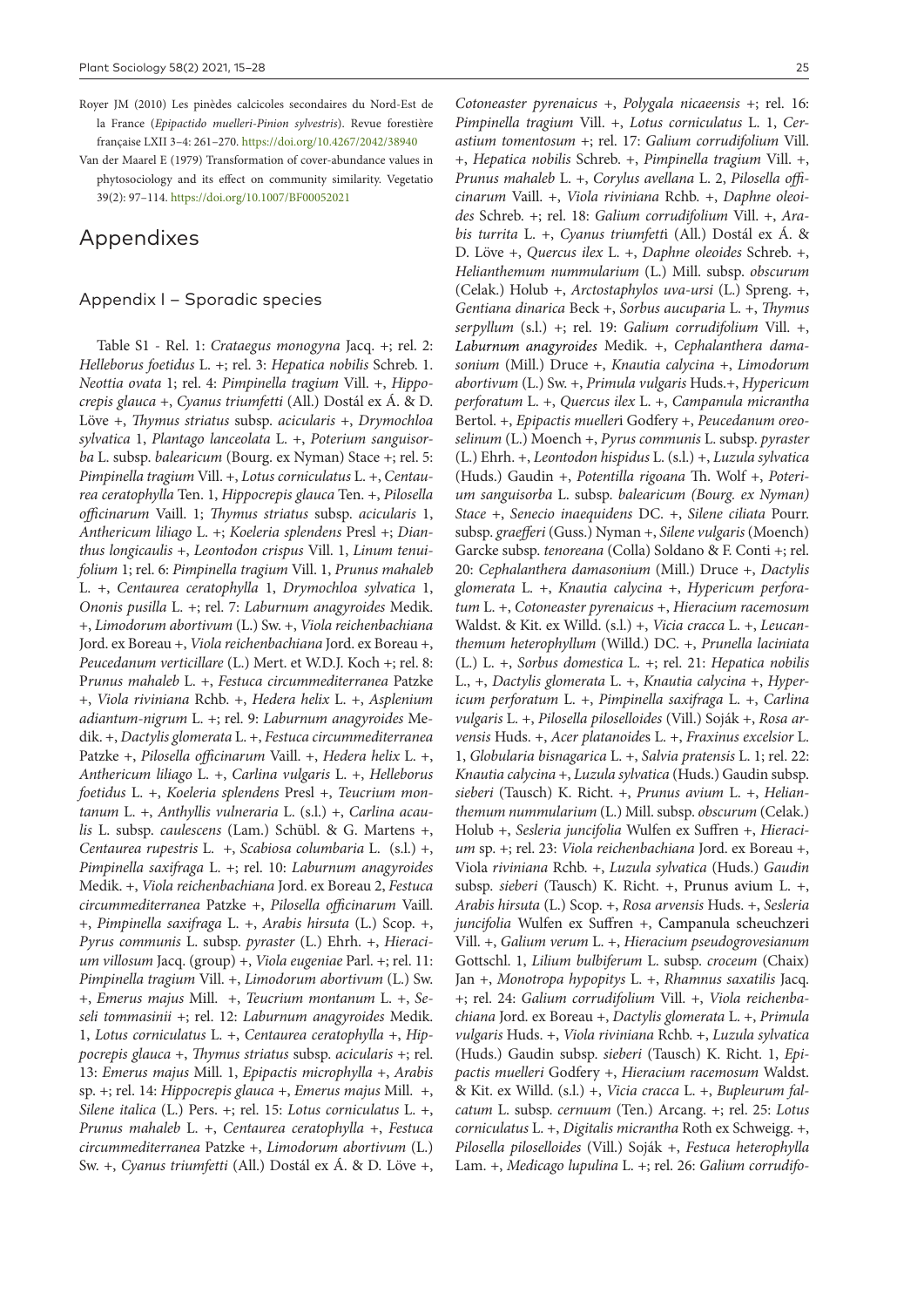*lium* Vill. +, *Cephalanthera damasonium* (Mill.) Druce +, *Digitalis micrantha* Roth ex Schweigg.+, *Vicia dasycarpa*  Ten. +, *Cirsium morisianum* Rchb. +, *Cnidium silaifolium* (Jacq.) Simonk. +, *Dactylorhiza maculata* L. (s.l.) +, *Heracleum sphondylium* L. subsp. *pyrenaicum* (Lam.) Bonnier & Layens +, *Myosotis sylvatica* Hoffm. +, *Picris hieracioides* L. (s.l.) +, *Platanthera bifolia* (L.) Rchb. +, *Trifolium ochroleucum* Huds. +; rel. 27: *Galium corrudifolium* Vill. +, *Cephalanthera damasonium* (Mill.) Druce +, *Digitalis micrantha* Roth ex Schweigg. +, *Arabis turrita* L. +, *Silene italica* (L.) Pers. +, *Vicia dasycarpa* Ten. +, *Clinopodium alpinum* (L.) Merino +, *Galium mollugo* L. subsp. *erectum* Syme +, *Hieracium cymosum* L. +, *Poa nemoralis* L. +, *Trifolium alpestre* L. +, *Trifolium pratense* L. +; rel. 28: *Hepatica nobilis* Schreb. +, *Viola reichenbachiana* Jord. ex Boreau 1, *Primula vulgaris* Huds. 1, *Prunus avium* L. +, *Abies alba* Mill. +, *Campanula micrantha* Bertol. +, *Daphne laureola* L. +, *Cardamine bulbifera* (L.) Crantz +, *Prunella vulgaris* L. +, *Taxus baccata* L. +; rel. 29: *Viola reichenbachiana* Jord. ex Boreau +, *Corylus avellana* L. +, *Abies alba* Mill. +, *Melittis melissophyllum* L. +, *Pteridium aquilinum* (L.) Kuhn +, *Rubus hirtus* (group) +; rel. 30: *Hepatica nobilis* Schreb. +, *Corylus avellana* L. +, *Peucedanum oreoselinum* (L.) Moench +, *Fraxinus angustifolia* Vahl subsp. *oxycarpa* (Willd.) Franco & Rocha Afonso +, *Lilium martagon* L. +, *Populus tremula* L. +, *Trifolium montanum* L. subsp. *rupestre* (Ten.) Nyman +; rel. 31: *Laburnum anagyroides* Medik. +, *Corylus avellana* L. +, *Arabis turrita* L. +, *Melittis melissophyllum* L. +; rel. 32: *Primula vulgaris* Huds. +, *Silene italica* (L.) Pers. +, *Daphne laureola* L. +, *Equisetum arvense* L. +, *Galium aparine* L. +, *Lathyrus pratensis* L. +, *Orchis purpurea* Huds. +, *Stellaria media* (L.) Vill. +, *Veronica hederifolia* L.+.

Table S2 - Rel. 1: *Scabiosa columbaria* L. (s.l.) +, *Sorbus domestica* L. +, *Cyanus triumfetti* (All.) Dostál ex Á. & D. Löve +, *Globularia meridionalis* (Podp.) O. Schwarz +, F*estuca circummediterranea* Patzke +, *Arabis hirsuta* (L.) Scop. +, *Ononis pusilla* L. +, *Ajuga reptans* L. +, *Asperula aristata* L. f. subsp. *oreophila* (Briq.) Hayek +, *Asperula cynanchica* L.+, *Pilosella piloselloides* (Vill.) Soják +, *Hieracium* sp. +, *Juglans regia* L. +, *Leontodon crispus* Vill. +, *Pimpinella tragium* Vill. +, *Prunella laciniata* (L.) L. +, *Saxifraga paniculata* Mill. +, *Thymus longicaulis* C. Presl +: rel. 2: *Rubus caesius* L. +, *Inula conyzae* (Griess.) Meikle +, *Poterium sanguisorba* L. subsp. *balearicum* (Bourg. ex Nyman) Stace +, *Hieracium murorum* L. (s.l.) +, *Eryngium amethystinum* L. +, *Festuca heterophylla* Lam. +, *Hypericum perforatum* L. +, *Solidago virgaurea* L. +, *Campanula glomerata* L. 1, *Cyanus triumfetti* (All.) Dostál ex Á. & D. Löve +, *Leontodon hispidus* L. (s.l.) +, *Clinopodium alpinum* (L.) Merino +, *Carex digitata* L. +, *Coronilla minima*  L. +, *Trifolium ochroleucum* Huds. +, *Bellis perennis* L. +, *Carex flacca* Schreb. +, *Crepis leontodontoides* All. +, *Goodyera repens* (L.) R. Br. +, *Onosma echioides* (L.) L. +, *Picea abies* (L.) H. Karst. +, *Silene vulgaris* (Moench) Garcke subsp. *tenoreana* (Colla) Soldano & F. Conti +; rel. 3: *Listera ovata* (L.) R. Br. +, *Rubus caesius* L. +, *Inula conyzae* (Griess.) Meikle +, *Poterium sanguisorba* subsp*. bale-* *aricum* (Bourg. ex Nyman) Stace +, *Scabiosa columbaria* L. (s.l.) +, *Hieracium murorum* L. (s.l.) +, *Eryngium amethystinum* L. +, *Festuca heterophylla* Lam. +, *Hypericum perforatum* L. +, *Solidago virgaurea* L. +, *Abies alba* Mill. +, *Cyanus triumfetti* (All.) Dostál ex Á. & D. Löve +, *Globularia bisnagarica* L. +, *Leontodon hispidus* L. (s.l.) +, *Robinia pseudoacacia* L. +, *Clinopodium alpinum* (L.) Merino +, *Carlina utzka* Hacq. +, *Geranium lucidum* L. +, *Genista tinctoria* L. +, *Stachys recta* L. (s.l.) +; rel. 4: *Listera ovata* (L.) R. Br. +, *Fragaria vesca* L. +, *Inula conyzae* (Griess.) Meikle +, *Poterium sanguisorba* L. subsp. *balearicum*  (Bourg. ex Nyman) Stace +, *Scabiosa columbaria* L. (s.l.) +, *Acer pseudoplatanus* L. +, *Hieracium murorum* L. (s.l.) 1, E*ryngium amethystinum* L. +, *Festuca heterophylla* Lam. +, *Pilosella officinarum* Vaill. +, *Globularia bisnagarica* L. +, *Leontodon hispidus* L. (s.l.) +, *Robinia pseudoacacia* L. +, *Carex digitata* L. +, *Coronilla minima* L. +, *Ononis pusilla* L. +, *Trifolium ochroleucum* Huds. +, *Achillea millefolium*  L. +, *Crepis lacera* Ten. +; rel. 5: *Cephalanthera damasonium* (Mill.) Druce +, *Arabis turrita* L. +, *Inula conyzae*  (Griess.) Meikle +, *Scabiosa columbaria* L. (s.l.) +, *Festuca heterophylla* Lam. 1, *Senecio inaequidens* DC. +, *Silene italica* (L.) Pers. subsp. *italica* +, *Carex halleriana* Asso +, *Festuca inops* De Not. +, *Limodorum abortivum* (L.) Sw. +; rel. 6: *Inula conyzae* (Griess.) Meikle +, *Scabiosa columbaria* L. (s.l.) +, *Pilosella officinarum* Vaill. +, *Senecio inaequidens*  DC. +, *Silene italica* (L.) Pers. +, *Abies cephalonica* Loud. +, *Globularia meridionalis* (Podp.) O. Schwarz +, *Cedrus deodara* (D. Don) G. Don. +, *Festuca circummediterranea* Patzke +, *Arabis collina* Ten. +, *Astragalus aquilanus* Anzal. +, *Carex divulsa* Stokes +, *Erysimum pseudorhaeticum* Polatschek +, *Picris hieracioides* L. (s.l.) +, *Pimpinella major* (L.) Huds. +; rel. 7: *Rubus ulmifolius* Schott +, *Hypericum perforatum* L. +, *Pilosella officinarum* Vaill. +, *Senecio inaequidens* DC. +, *Silene italica* (L.) Pers. +, *Abies cephalonica* Loud. +, *Globularia meridionalis* (Podp.) O. Schwarz +, *Cedrus deodara* (D. Don) G. Don. +, *Ferula communis* L. +, *Helianthemum oelandicum* (L.) Dum. Cours. subsp. *incanum* (Willk.) G. López +, *Hieracium grovesianum* Arv.- Touv. ex Belli (s.l.) +, *Knautia calycina* +, *Pimpinella saxifraga* L. +; rel. 8: *Poterium sanguisorba* L. subsp. *balearicum*  (Bourg. ex Nyman) Stace +, *Sorbus domestica* L. +, *Campanula glomerata* L. +, *Rosa arvensis* Huds. +, *Securigera varia* (L.) Lassen +; rel. 9: *Sorbus domestica* L. 1, *Lonicera caprifolium* L. +, *Cyanus triumfetti* (All.) Dostál ex Á. & D. Löve +, *Arabis hirsuta* (L.) Scop. +, *Crataegus laevigata* (Poir.) DC. 1, *Emerus majus* Mill. +; rel. 10: *Corylus avellana* L. 1, *Arabis turrita* L. +, *Fragaria vesca* L. +, *Inula conyzae* (Griess.) Meikle +, *Campanula trachelium* L. +, *Cornus sanguinea* L. (s.l.) +, *Viola reichenbachiana* Jord. ex Boreau +, *Euphorbia cyparissias* L. +, *Robinia pseudoacacia* L. +, *Euonymus latifolius* (L.) Mill. +, *Saponaria ocymoides* L. +, *Alyssoides utriculata* (L.) Medik. +, *Doronicum columnae*  Ten. +, *Poa nemoralis* L. +, *Rhamnus saxatilis* Jacq. +, *Thalictrum aquilegiifolium* L. +; rel. 11: *Corylus avellana* L. +, *Arabis turrita* L. +, *Rubus ulmifolius* Schott +, *Cornus sanguinea* L. (s.l.) +, *Hypericum perforatum* L. +, *Viola reichenbachiana* Jord. ex Boreau +, *Euphorbia cyparissias* L.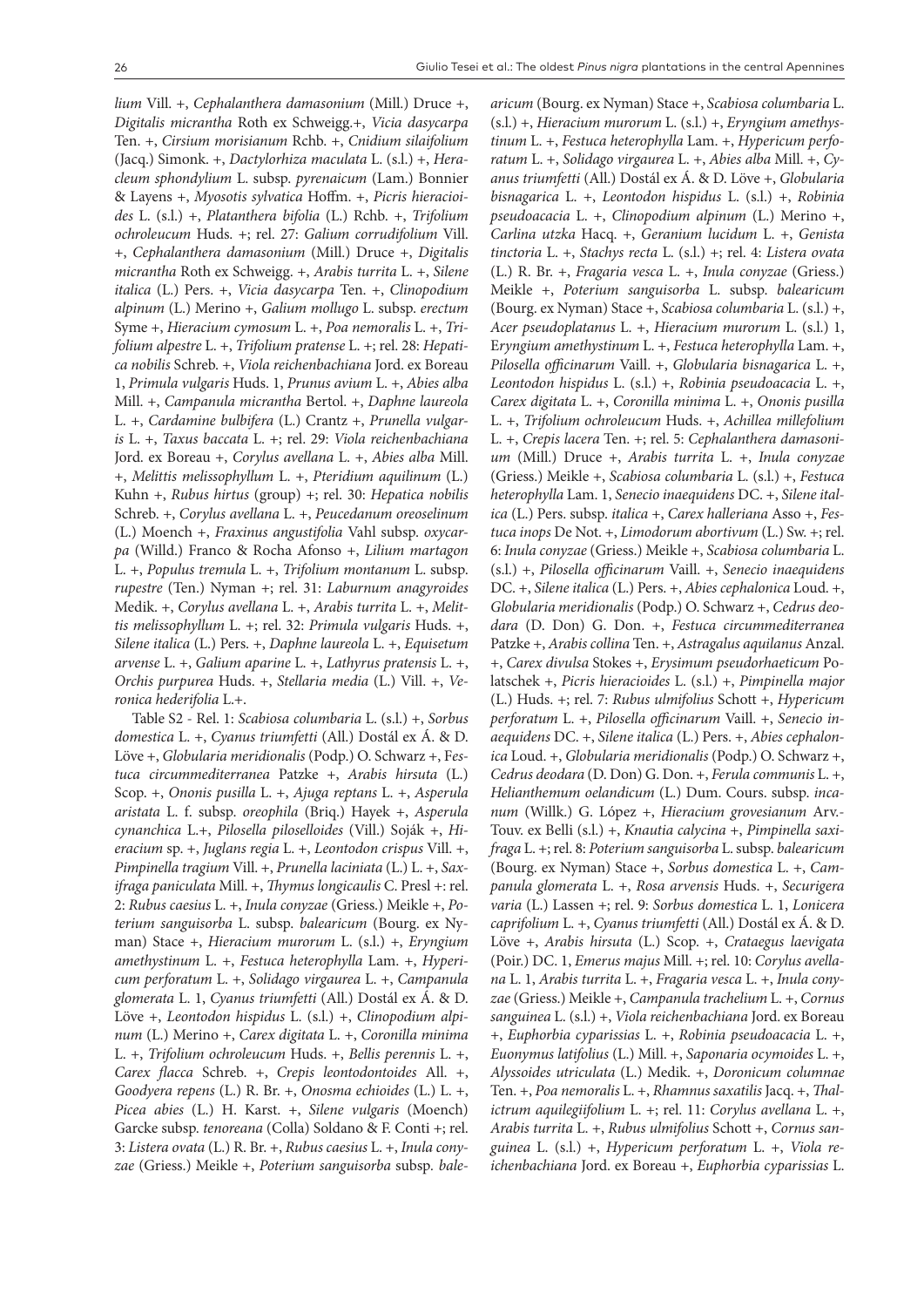+, *Tamus communis* L. +, *Berberis vulgaris* L. +, *Euonymus latifolius* (L.) Mill. +, *Medicago lupulina* L. +, *Saponaria ocymoides* L. +, *Acer monspessulanum* L. +, *Cirsium erisithales* (Jacq.) Scop. +, *Potentilla micrantha* Ramond ex DC. +, *Oreoherzogia fallax* +, *Rhamnus cathartica* L. +; rel. 12: *Corylus avellana* L. *Campanula trachelium* L. +, *Lonicera caprifolium* L. +, *Prunus avium* L. +, *Vicia cracca* L. +, *Berberis vulgaris* L. +, *Pinus sylvestris* L. 1, *Sonchus oleraceus* L. +, *Melittis melissophyllum* L. +; rel. 13: *Corylus avellana* L. +, *Arabis turrita* L. +, *Hieracium murorum* L. (s.l.) +, *Campanula trachelium* L. +, *Senecio inaequidens* DC. +, *Viola reichenbachiana* Jord. ex Boreau +, *Vicia cracca* L. +, *Pinus sylvestris* L. +, *Sonchus oleraceus* L. +, *Geranium lucidum* L. +, *Lathyrus apacha* L. +, *Sedum rupestre* L. +; rel. 14: *Cephalanthera damasonium* (Mill.) Druce +, *Scabiosa columbaria* L. (s.l.) +, *Cornus mas* L. +, *Pilosella officinarum* Vaill. +, *Clematis recta* +, *Osyris alba* L. 2, *Vincetoxicum hirundinaria* Medik. +; rel. 15: *Cornus mas* L. +, *Aremonia agrimonoides* (L.) DC. +, *Clematis recta* +; rel. 16: *Fragaria vesca* L. +, *Hieracium murorum* L. (s.l.) +, *Rubus ulmifolius* Schott +, *Eryngium amethystinum* L. +, *Carex flacca* Schreb. +, *Cotinus coggygria* Scop. +, *Pteridium aquilinum* (L.) Kuhn +, *Clinopodium vulgare* L. +; rel. 17: *Cephalanthera damasonium* (Mill.) Druce +, *Fragaria vesca* L. +, *Rubus ulmifolius* Schott 1, *Sorbus domestica* L. +, *Cotinus coggygria* Scop. +, *Buglossoides purpurocaerulea* (L.) I.M. Johnst. +; rel. 18: *Aremonia agrimonoides* (L.) DC. +, *Viburnum lantana* L. +; rel. 19: *Cornus sanguinea* L. (s.l.) 1, *Rosa arvensis* Huds. +, *Euonymus europaeus* L. +; rel. 20: *Campanula trachelium* L. +, *Cornus sanguinea* L. (s.l.) +, *Tamus communis* L. +, *Medicago lupulina* L. +; rel. 21: *Listera ovata* (L.) R. Br. +, +, *Acer pseudoplatanus* L. 1, *Lonicera caprifolium* L. 1, *Abies alba* Mill. +, *Lathyrus sylvestris* L. +, *Orchis purpurea* Huds. +, *Tamus communis* L. +, *Carex flacca* Schreb. +, *Galium mollugo* L. subsp. *erectum* Syme +, *Peucedanum verticillare* (L.) Mert. et W.D.J. Koch 1; rel. 22: *Listera ovata* (L.) R. Br. +, *Poterium sanguisorba*  L. subsp*. balearicum* (Bourg. ex Nyman) Stace +, *Sorbus domestica* L. +, *Lonicera caprifolium* L. +, *Prunus avium* L. +, *Orchis purpurea* Huds. +, *Vicia cracca* L. +, *Peucedanum verticillare* (L.) Mert. et W.D.J. Koch 1, *Cruciata glabra* (L.) Ehrend. +, *Dactylorhiza maculata* L. (s.l.) +; rel. 23: *Cephalanthera damasonium* (Mill.) Druce +, *Arabis turrita* L. +, *Cornus mas* L. +, *Rubus ulmifolius* Schott +, *Lactuca muralis* (L.) Gaertn. +, *Prunus avium* L. +, *Abies cephalonica*  Loud. +, *Galium odoratum* (L.) Scop. +, *Helleborus bocconei* Ten. +, *Luzula forsteri* (Sm.) DC. 1, *Luzula sylvatica* (Huds.) Gaudin +, *Ruscus aculeatus* L. +; rel. 24: *Cephalanthera damasonium* (Mill.) Druce +, *Listera ovata* (L.) R. Br. +, *Rubus caesius* L. +, *Acer pseudoplatanus* L. +, *Solidago virgaurea* L. +, *Campanula glomerata* L. +, *Globularia bisnagarica* L. +, *Lathyrus sylvestris* L. +, *Hieracium racemosum* Waldst. & Kit. ex Willd. (s.l.) +, *Lilium bulbiferum* L. subsp. *croceum* (Chaix) Jan +; rel. 25: *Listera ovata* (L.) R. Br. +, *Rubus caesius* L. +, *Cornus mas* L. +, *Lactuca muralis*  (L.) Gaertn. +, *Solidago virgaurea* L. +, *Lathyrus sylvestris* L. +, *Orchis purpurea* Huds. +, *Mercurialis annua* L. +, *Sonchus asper* (L.) Hill (s.l.) +, *Stachys officinalis* (L.) Trevis. +;

rel. 26: *Corylus avellana* L. +, *Rubus caesius* L. 2, *Fragaria vesca* L. +, *Acer pseudoplatanus* L. +, *Cornus mas* L. 2, *Lactuca muralis* (L.) Gaertn. 2, *Prunus avium* L. +, *Viola reichenbachiana* Jord. ex Boreau +, *Aremonia agrimonoides*  (L.) DC. +, *Castanea sativa* Mill. +, *Hepatica nobilis* Schreb. 1, *Mercurialis perennis* L. 1, *Salvia glutinosa* L +, *Viola hirta* L. +; rel. 27: *Cephalanthera damasonium* (Mill.) Druce +, *Corylus avellana* L. +, *Rubus caesius* L. +, *Arabis turrita* L. +, *Fragaria vesca* L. +, *Acer pseudoplatanus* L. +, *Lactuca muralis* (L.) Gaertn. 1, *Silene italica* (L.) Pers. +, *Abies alba* Mill. +, *Rosa arvensis* Huds. +, *Galium mollugo* L. subsp. *erectum* Syme +, *Hieracium racemosum* Waldst. & Kit. ex Willd. (s.l.) +, *Pteridium aquilinum* (L.) Kuhn +, *Ceterach officinarum* Willd. (s.l.) +, *Geranium robertianum* L. +, *Hieracium bifidum* Kit. ex Hornem. (s.l.) +, *Ligustrum vulgare* L. +, *Pyrus communis* L. subsp. *pyraster* (L.) Ehrh. +, *Smirnyum olusatrum* +, *Sorbus aucuparia* L. +.

# Appendix II - Relevès dates, localities and geographical coordinates (WGS84–UTM T33)

Table S1 - Rels 1–6: 14/07/1987, Godi Mountain, Abruzzo, Lazio and Molise National Park; Rel. 7: 22/08/2016, near Villetta Barrea (AQ), Abruzzo, Lazio and Molise National Park 33T 411228m E 4625974m N; Rel. 8: 22/08/2016, near Villetta Barrea (AQ), Abruzzo, Lazio and Molise National Park, 33T 410310m E 4625680m N; Rel.: 9: 22/08/2016, near Villetta Barrea (AQ), Abruzzo, Lazio and Molise National Park, 33T 411346m E 4625577m N; Rel. 10: from Allegrezza et al. 2020 Table S1, near Villetta Barrea (AQ) Abruzzo, Lazio and Molise National Park, 33T 411342m E 4625876m N.; rels 11–16: 14/07/1987, Godi Mountain, Abruzzo, Lazio and Molise National Park; Rel. 17: 18/07/2014, Ovindoli (AQ) Sirente-Velino Natural Regional Park, 33T 377221m E 4664977m N; Rel. 18: 31/07/2013, MT. Vettore (AP) Sibillini National Park, 33T 360468m E 4741726m N; Rel 19: 22/08/2014, near Arischia (AQ) Gran Sasso e Monti della Laga National Park, 33T 363711m E 4699142m N; Rel 20: 22/08/2014, near Arischia (AQ) Gran Sasso e Monti della Laga National Park, 33T 363703 m E 4699838 m N; Rel. 21: 22/08/2014, near Arischia (AQ) Gran Sasso e Monti della Laga National Park, 33T 363875m E 4699852m N; Rel. 22: 3/06/2014, near Arischia (AQ) Gran Sasso e Monti della Laga National Park, 33T 363685m E 4699977.01 m N; Rel. 23: from Allegrezza et al. 2020 Table S1, near Arischia(AQ), Gran Sasso e Monti della Laga National Park, 33T 363602m E 4699917m N; Rel. 24: from Allegrezza et al. 2020 Table S1, near Arischia (AQ) Gran Sasso e Monti della Laga National Park, 33T 364148 m E 4699620 m N; Rel. 25: from Allegrezza et al. 2020 Table S1, Mt. Bove (Mc) Sibillini National Park, 33T 351231m E 4752040m N; Rel. 26: from Allegrezza et al. 2020 Table S1, Mt. Bove (Mc) Sibillini National Park, 33T 351158m E 4752467m N; Rel. 27: 22/06/2015, Mt. Bove (Mc) Sibillini National Park, 33T 351318m E 4751931m N; Rel. 28: from Allegrezza et al., 2013 Tab. 3 ril. 3, Mt. Vettore (AP) Sibillini